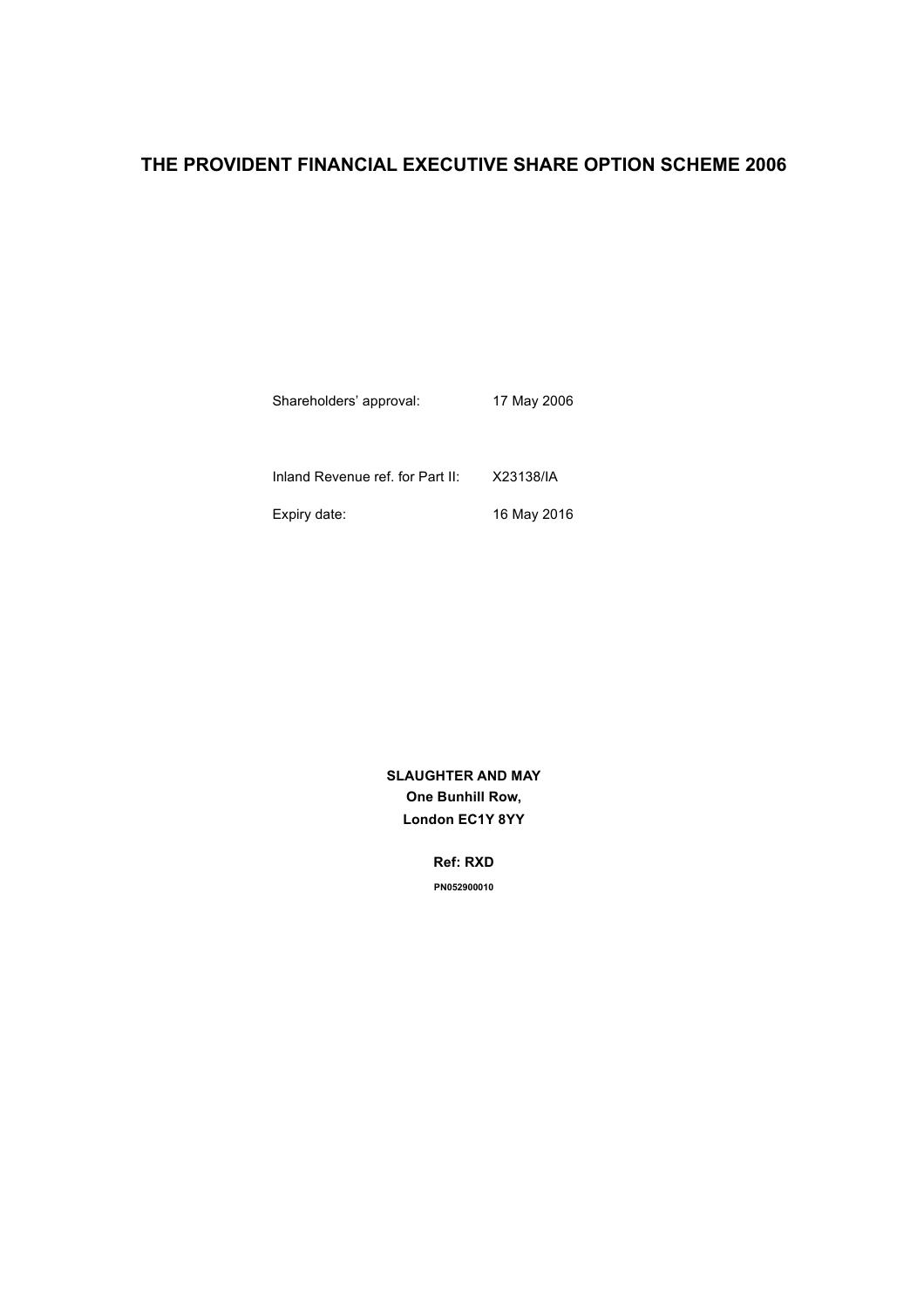# **THE RULES OF THE PROVIDENT FINANCIAL EXECUTIVE SHARE OPTION SCHEME 2006**

# **CONTENTS**

|                                                            |                                                                                                                                                                                                                                                                                      |               | Page |
|------------------------------------------------------------|--------------------------------------------------------------------------------------------------------------------------------------------------------------------------------------------------------------------------------------------------------------------------------------|---------------|------|
|                                                            |                                                                                                                                                                                                                                                                                      | <b>PART I</b> |      |
| 1.                                                         | <b>INTERPRETATION AND CONSTRUCTION</b>                                                                                                                                                                                                                                               |               | 1    |
| 1.1<br>1.2<br>1.3<br>1.4<br>1.5<br>1.6                     | Definitions<br>Construction of the Rules<br>Governing law<br>The sub-schemes<br>Administration<br><b>Disputes</b>                                                                                                                                                                    |               |      |
| 2.                                                         | <b>ELIGIBILITY</b>                                                                                                                                                                                                                                                                   |               | 3    |
| 3.                                                         | <b>GRANTING OPTIONS</b>                                                                                                                                                                                                                                                              |               | 4    |
| 3.1<br>3.2<br>3.3<br>3.4<br>3.5<br>3.6<br>3.7<br>3.8       | Restrictions on grant<br>Procedure on grant<br>Timing of grant<br>Performance Targets and other conditions<br>Changing the Performance Targets and other conditions<br>Trustee's agreement to the Performance Targets and other conditions<br><b>Exercise Price</b><br>Deed of grant |               |      |
| 4.                                                         | <b>INDIVIDUAL LIMIT</b>                                                                                                                                                                                                                                                              |               | 6    |
| 4.1<br>4.2                                                 | General<br>Meaning of pay and options                                                                                                                                                                                                                                                |               |      |
| 5.                                                         | <b>SCHEME LIMITS</b>                                                                                                                                                                                                                                                                 | 6             |      |
| 5.1<br>5.2<br>5.3<br>5.4                                   | General<br>Meaning of terms used in Rule 5<br>10% in 10 years for all schemes<br>5% in 10 years for discretionary schemes                                                                                                                                                            |               |      |
| 6.                                                         | <b>RESTRICTIONS UPON EXERCISE</b>                                                                                                                                                                                                                                                    |               | 8    |
| 6.1<br>6.2<br>6.3<br>6.4<br>6.5                            | General<br>End of Exercise Period<br>Lapsing of Options<br>Satisfaction of Performance Targets and other conditions<br>Share dealing code                                                                                                                                            |               |      |
| 7.                                                         | <b>EXERCISE OF AN OPTION</b>                                                                                                                                                                                                                                                         |               | 9    |
| 7.1<br>7.2<br>7.3<br>7.4<br>7.5<br>7.6<br>7.7<br>7.8<br>79 | Exercise during the Exercise Period<br>Method of exercise<br>Payment of the Exercise Price<br>Time of exercise<br>Allotment or transfer of Shares<br>Rights of new Shares issued<br>Listing<br>Withholding obligations<br><b>NIC Liability</b>                                       |               |      |
| 8.                                                         | <b>LEAVING EMPLOYMENT</b>                                                                                                                                                                                                                                                            |               | 11   |
| 8.1                                                        | Meaning of ceasing to be employed within the Group                                                                                                                                                                                                                                   |               |      |

- 8.2 Meaning of Vested Option in Rule 8
- 8.3 Death of a Participant
- 8.4 Leaving employment special circumstances Vested Options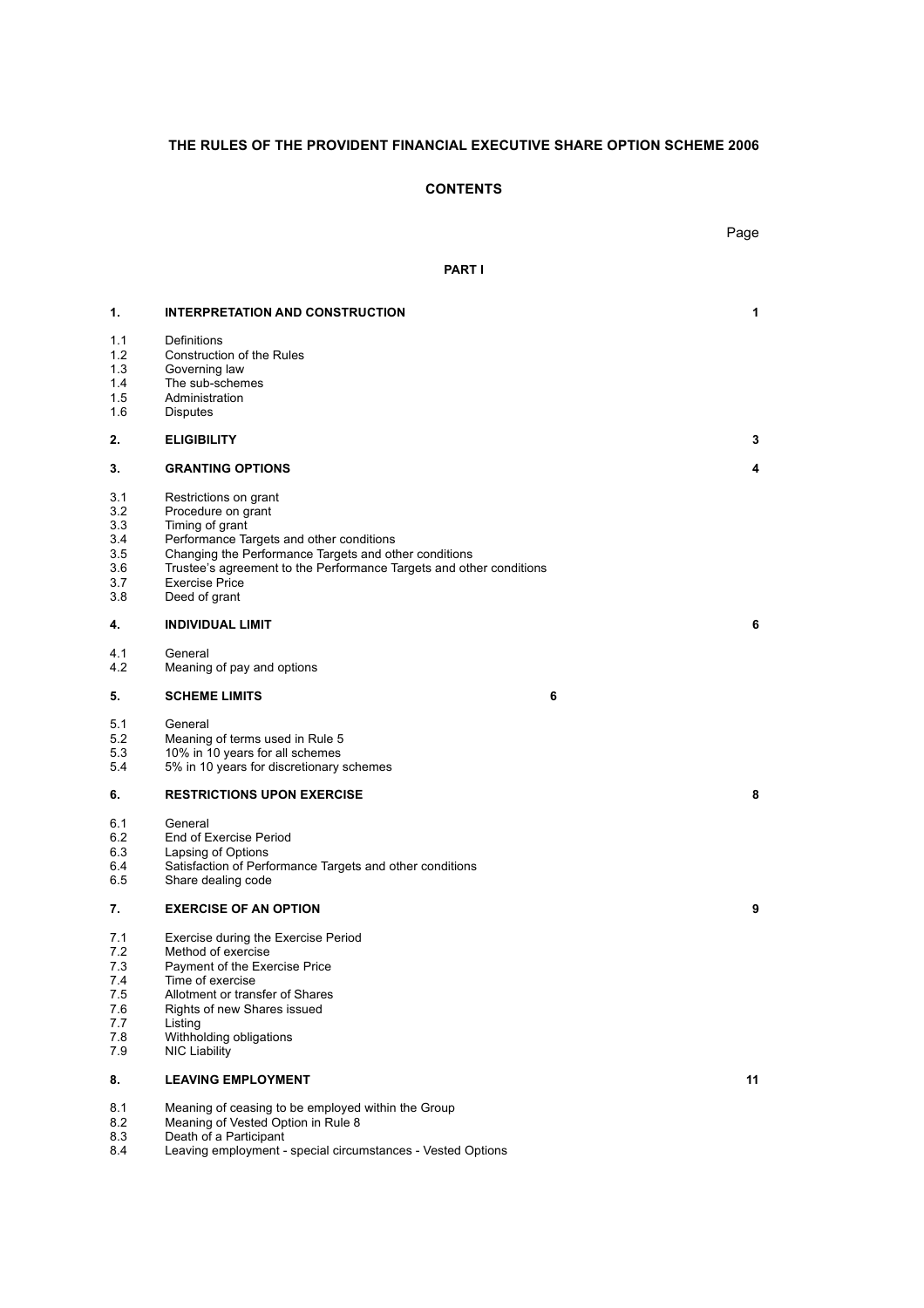| 8.5<br>8.6<br>8.7 | Leaving employment - other circumstances - Vested Options<br>Leaving employment - Unvested Options<br>Exercise before employment ends |    |
|-------------------|---------------------------------------------------------------------------------------------------------------------------------------|----|
| 9.                | <b>CHANGE OF CONTROL AND LIQUIDATION</b>                                                                                              | 14 |
| 9.1               | Change of Control                                                                                                                     |    |
| 9.2<br>9.3        | Scheme of arrangement<br>Liquidation                                                                                                  |    |
| 9.4               | Overriding provision                                                                                                                  |    |
| 10.               | <b>SUBSTITUTE OPTIONS FOLLOWING CHANGE OF CONTROL</b>                                                                                 | 16 |
| 10.1              | Application                                                                                                                           |    |
| 10.2<br>10.3      | Release of Options<br>Period for release                                                                                              |    |
| 10.4              | Consequences of release                                                                                                               |    |
| 11.               | <b>VARIATION OF CAPITAL</b>                                                                                                           | 17 |
| 11.1              | General                                                                                                                               |    |
| 11.2<br>11.3      | Adjustment of Options<br>Restrictions on adjustment                                                                                   |    |
| 11.4              | Notification of adjustment                                                                                                            |    |
| 12.               | <b>GENERAL</b>                                                                                                                        | 18 |
| 12.1              | Availability of authorised capital                                                                                                    |    |
| 12.2              | Non-transferability of Options                                                                                                        |    |
| 12.3<br>12.4      | Relationship to contract of employment<br>Notices and circulars to shareholders                                                       |    |
| 12.5              | Costs                                                                                                                                 |    |
| 12.6              | Notices to Eligible Executives and Participants                                                                                       |    |
| 12.7              | Notices to the Company and the Trustee                                                                                                |    |
| 13.               | <b>CHANGING AND ENDING THE SCHEME</b>                                                                                                 | 19 |
| 13.1              | Power of change- general                                                                                                              |    |
| 13.2<br>13.3      | Power of change - additional sub-schemes<br>Power of change - limitations                                                             |    |
| 13.4              | Power of change - exceptions                                                                                                          |    |
| 13.5              | Notification of changes                                                                                                               |    |
| 13.6              | Ending the Scheme                                                                                                                     |    |
|                   | <b>PART II</b>                                                                                                                        |    |
| 14.               | <b>GENERAL</b>                                                                                                                        | 22 |
| 15.               | <b>DEFINITIONS</b>                                                                                                                    | 22 |
| 16.               | <b>ELIGIBILITY</b>                                                                                                                    | 22 |
| 17.               | <b>GRANT OF OPTIONS</b>                                                                                                               | 23 |
| 17.1              | No grant until Revenue approval                                                                                                       |    |
| 17.2<br>17.3      | Period between invitation and grant<br>Performance Targets and additional conditions                                                  |    |
| 17.4              | <b>Exercise Price</b>                                                                                                                 |    |
| 18.               | <b>INDIVIDUAL LIMIT</b>                                                                                                               | 23 |
| 19.               | <b>EXERCISE OF AN OPTION</b>                                                                                                          | 24 |
| 20.               | <b>LEAVING EMPLOYMENT</b>                                                                                                             | 24 |
| 21.               | SUBSTITUTE OPTIONS FOLLOWING A CHANGE OF CONTROL                                                                                      | 24 |
| 22.               | <b>VARIATION OF CAPITAL</b>                                                                                                           | 24 |
| 23.               | <b>CHANGES</b>                                                                                                                        | 25 |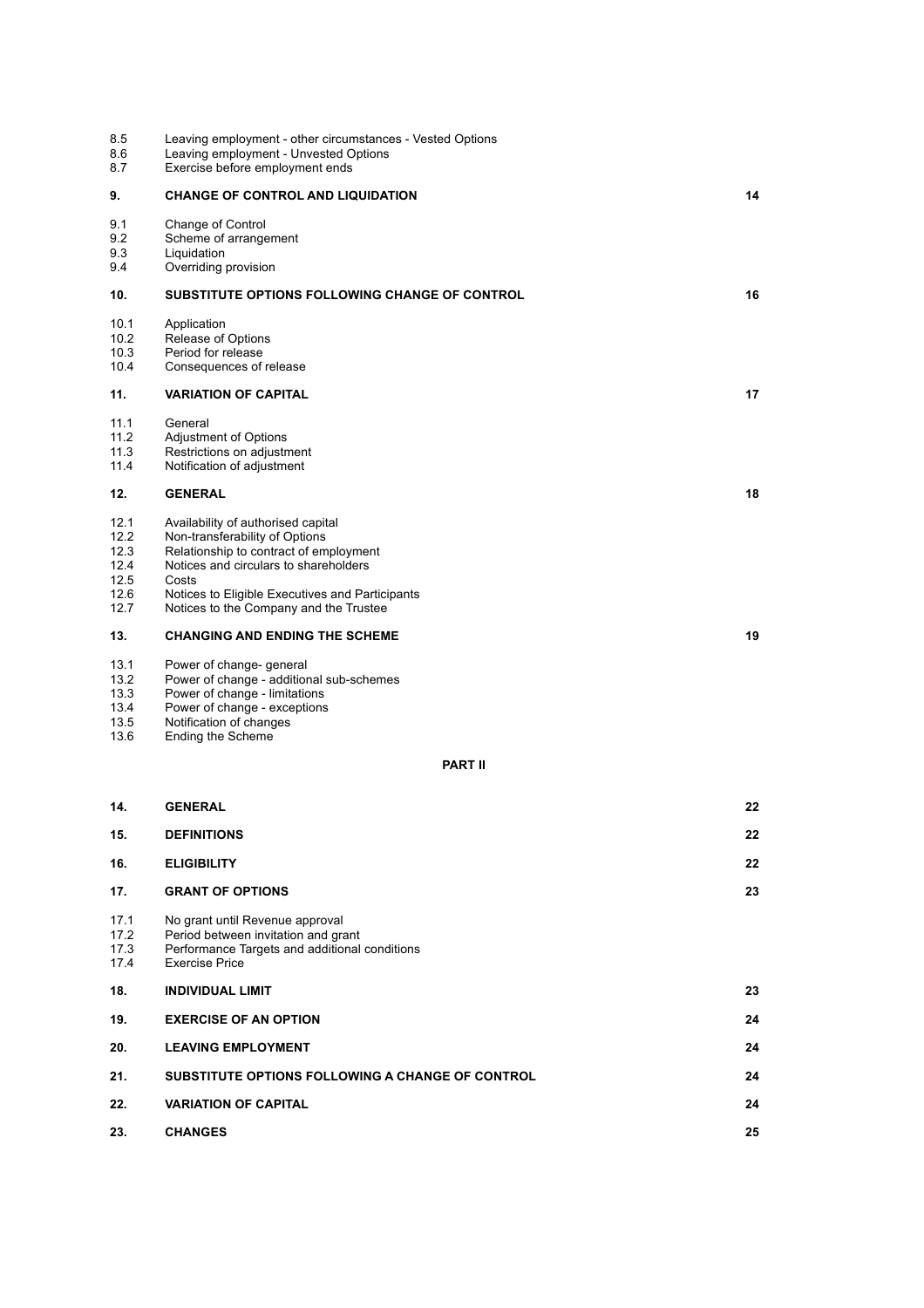# **SCHEDULE: PERFORMANCE TARGET 26**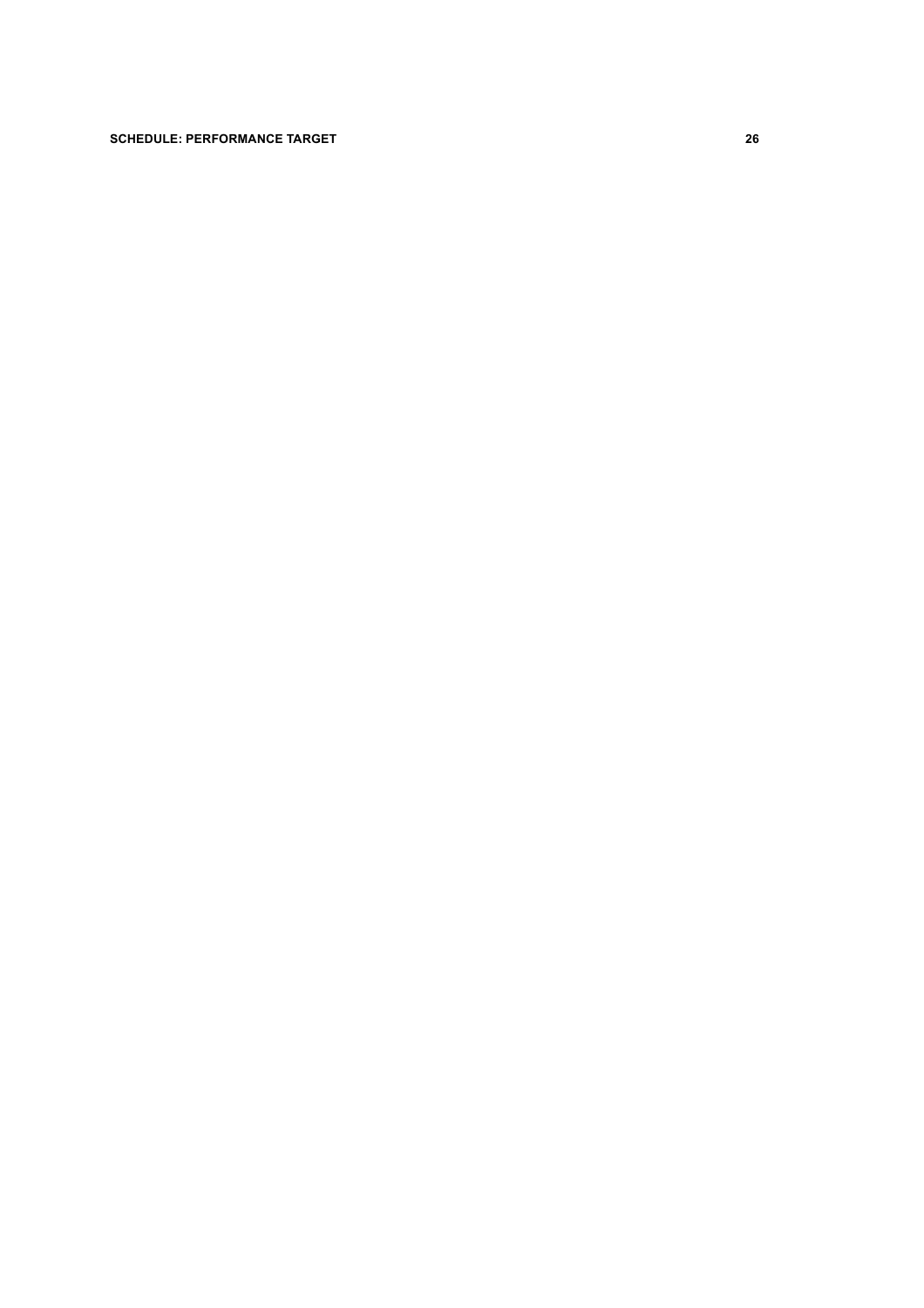# **PART I**

#### **1. INTERPRETATION AND CONSTRUCTION**

# **1.1 Definitions**

In this Scheme, the following expressions have the meanings shown next to them:

**Act** - Income Taxes (Earnings and Pensions) Act 2003;

**Announcement Date -** any date on which the Company announces its results to the Stock Exchange;

**Board** - the board of directors of the Company or a committee appointed by it;

**Committee** - the Remuneration Committee of the Board;

**Company** – Provident Financial plc registered in England with No. 668987;

**Control** - the meaning given to it in section 840 (*Meaning of "control" in certain contexts*) of ICTA;

**Dealing Day** - a day on which the Stock Exchange is open for business;

**Eligible Executive** - any employee or a director who is eligible to take part in the Scheme according to Rule 2 (*Eligibility*);

**Exercise Period** - the period of seven years starting with the third anniversary of the Grant Date unless the Grantor sets a different period at the time of grant. The different period may not begin earlier than the third anniversary, nor end later than the day before the tenth anniversary, of the Grant Date;

**Exercise Price** - the price payable to buy a Share on the exercise of an Option;

**Grant Date** - the date on which an Option is granted;

**Grantor** - the Company for Options granted or to be granted by the Company and the Trustee for Options granted or to be granted by the Trustee;

# **Group**:

- for the purposes of Rule 8 (*Leaving employment*) only, the Company and its Subsidiaries together with any other company of which not less than 20% of the equity share capital (within the meaning of section 744 (*Expressions used generally in this Act*) of the Companies Act 1985) is beneficially owned (directly or indirectly) by the Company and its Subsidiaries and which the Committee has resolved for the time being shall be treated as a member of the Group; and
- for all other purposes, the Company and its Subsidiaries,

and the expression **member of the Group** will be construed accordingly;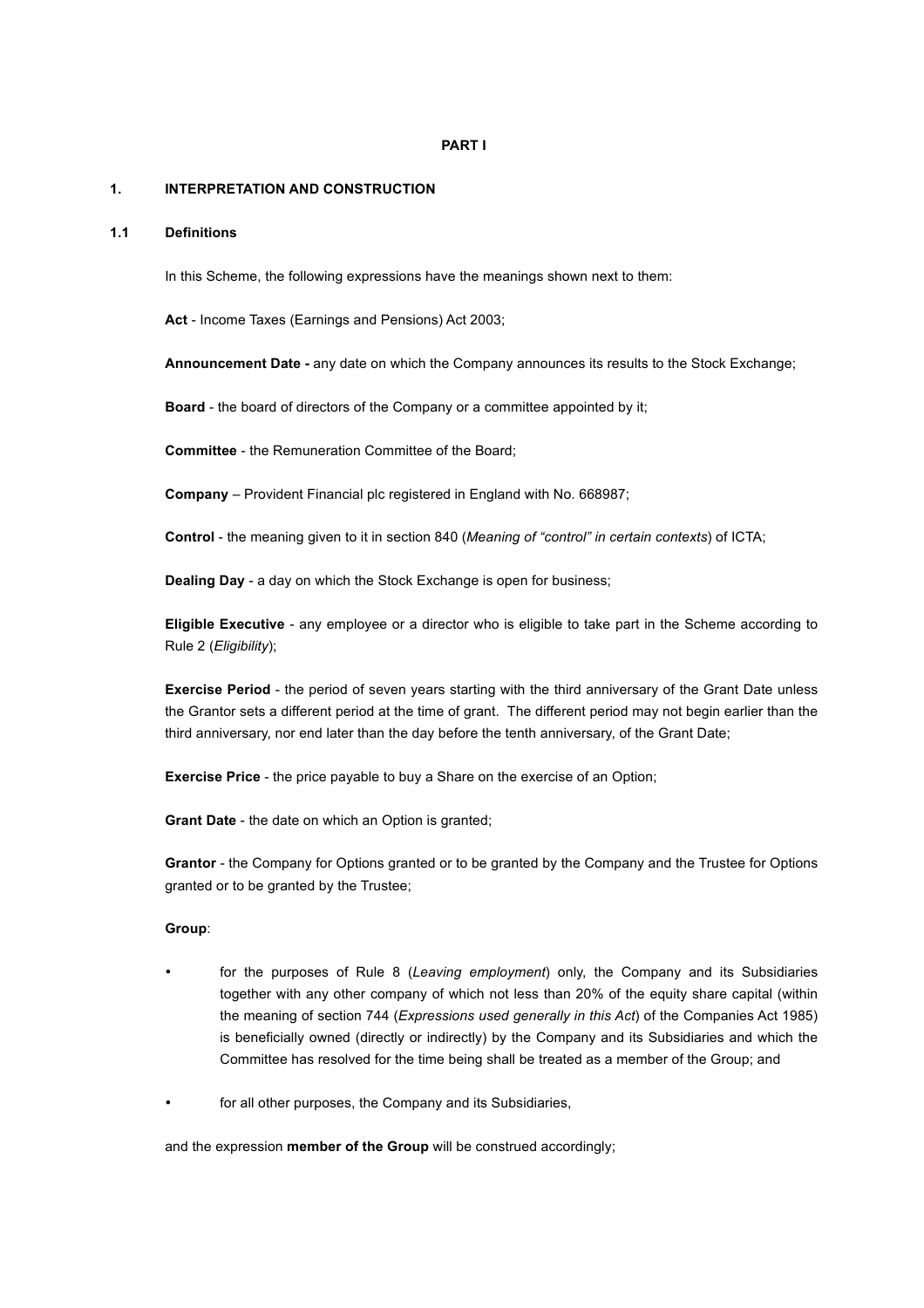**Holding Company** - the same meaning as in section 736 (*"Subsidiary", "holding company" and "whollyowned subsidiary"*) of the Companies Act 1985;

**ICTA** – the Income and Corporation Taxes Act 1988;

**NIC Liability** - a liability to pay national insurance contributions (or their equivalent outside the United Kingdom), taxes or duties on the exercise of an Option or on an Option becoming exercisable;

**Option** - a right to buy Shares granted under this Scheme;

**Participant** - the holder of an Option or, after his death, his personal representative;

**Participating Employer** - the Company and/or any Subsidiary of the Company;

**Performance Target** - the target or targets for an Option set under Rule 3.4 (*Performance Targets and other conditions*) as changed from time to time under Rule 3.5 (*Changing the Performance Targets and other conditions*);

**Rules** - the rules of this Scheme;

**Scheme** - this scheme including any schedule to the Rules;

**Share** - a fully-paid ordinary share in the capital of the Company;

**Stock Exchange** - London Stock Exchange plc or any recognised investment exchange for the purposes of the Financial Services and Markets Act 2000 which may take over the function of the London Stock Exchange plc;

**Subsidiary** - the same meaning as in section 736 (*"Subsidiary", "holding company" and "wholly-owned subsidiary"*) of the Companies Act 1985;

**Trustee** - the trustee of any employee benefit trust set up for the benefit of employees of the Group;

**UK Listing Authority** - the Financial Services Authority acting in its capacity as the competent authority for the purposes of Part VI of the Financial Services and Markets Act 2000 or such other person as is from time to time appointed to be the competent authority for the purposes of that Act;

**Unvested Option** - any Option, or (as the case may be) that part of an Option, which is not a Vested Option; and

**Vested Option** - subject to Rule 8.2 (*Meaning of Vested Option in Rule 8*), an Option, or (as the case may be) that part of an Option, in respect of which the Performance Target has been met and the Exercise Period has started.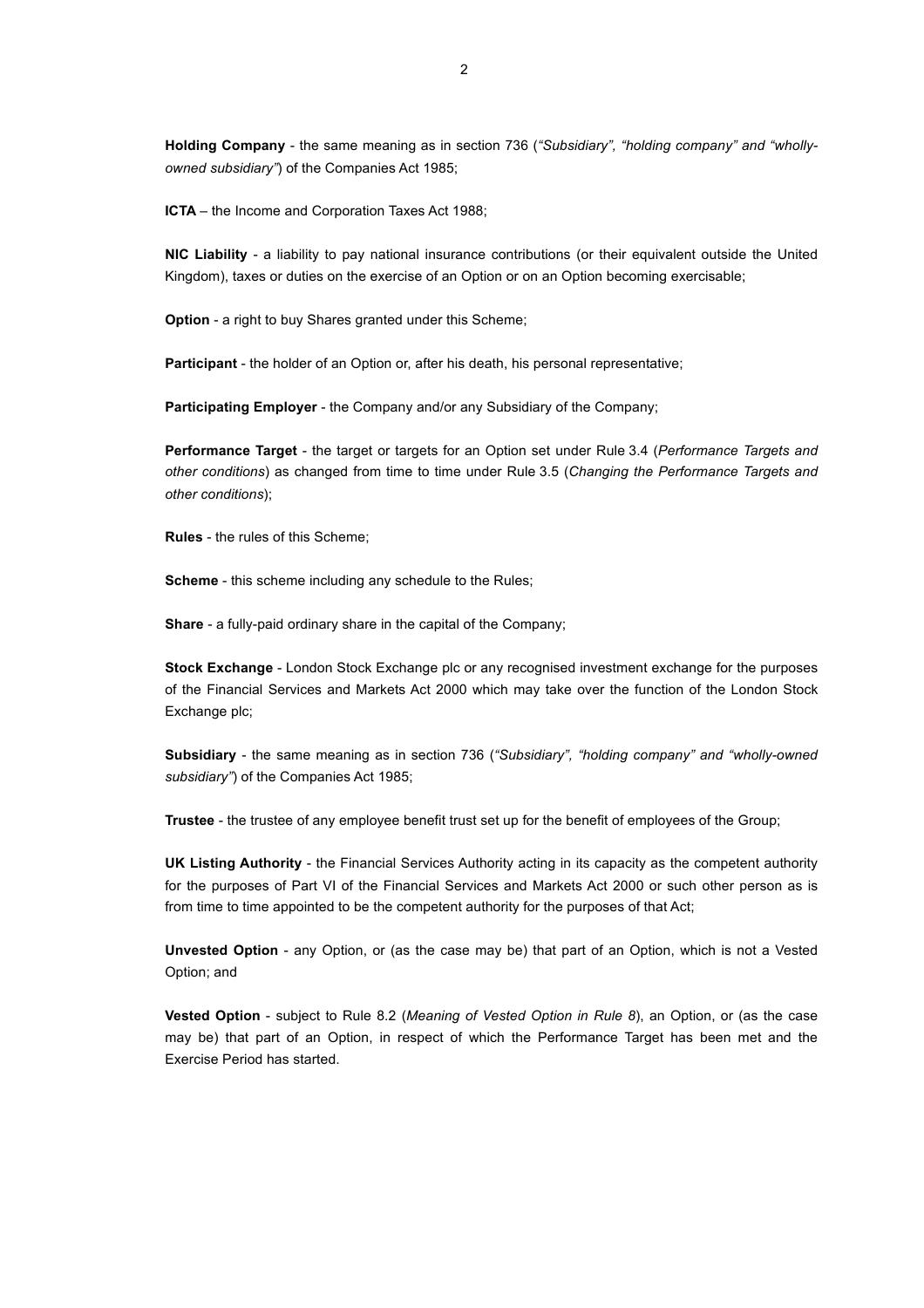# **1.2 Construction of the Rules**

Any reference in the Scheme:

- to the singular includes the plural and vice versa;
- to the masculine includes the feminine; and
- to an enactment includes that enactment as for the time being amended or re-enacted.

#### **1.3 Governing law**

Unless the Rules say otherwise, this Scheme and any Option granted under it are governed by English law.

# **1.4 The sub-schemes**

The Scheme is divided into the following two sub-schemes:

Part I - The Unapproved part:

Part II - The UK Inland Revenue approved part.

#### **1.5 Administration**

Unless the Rules say otherwise, the Committee will administer the Scheme.

#### **1.6 Disputes**

The Committee's decision on the construction of the Rules and on any disputes arising under the Scheme is final and binding on all persons.

# **2. ELIGIBILITY**

A person is eligible to be granted an Option at the discretion of the Committee if he is an employee of a Participating Employer.

If the employee is also a director of any member of the Group he is not eligible to be granted an Option unless he is required to spend substantially all of his working time on his duties to the Group.

# **3. GRANTING OPTIONS**

#### **3.1 Restrictions on grant**

The Committee must make sure:

• that the limits in Rules 4 (*Individual limit*) and 5 (*Scheme limits*) are not exceeded;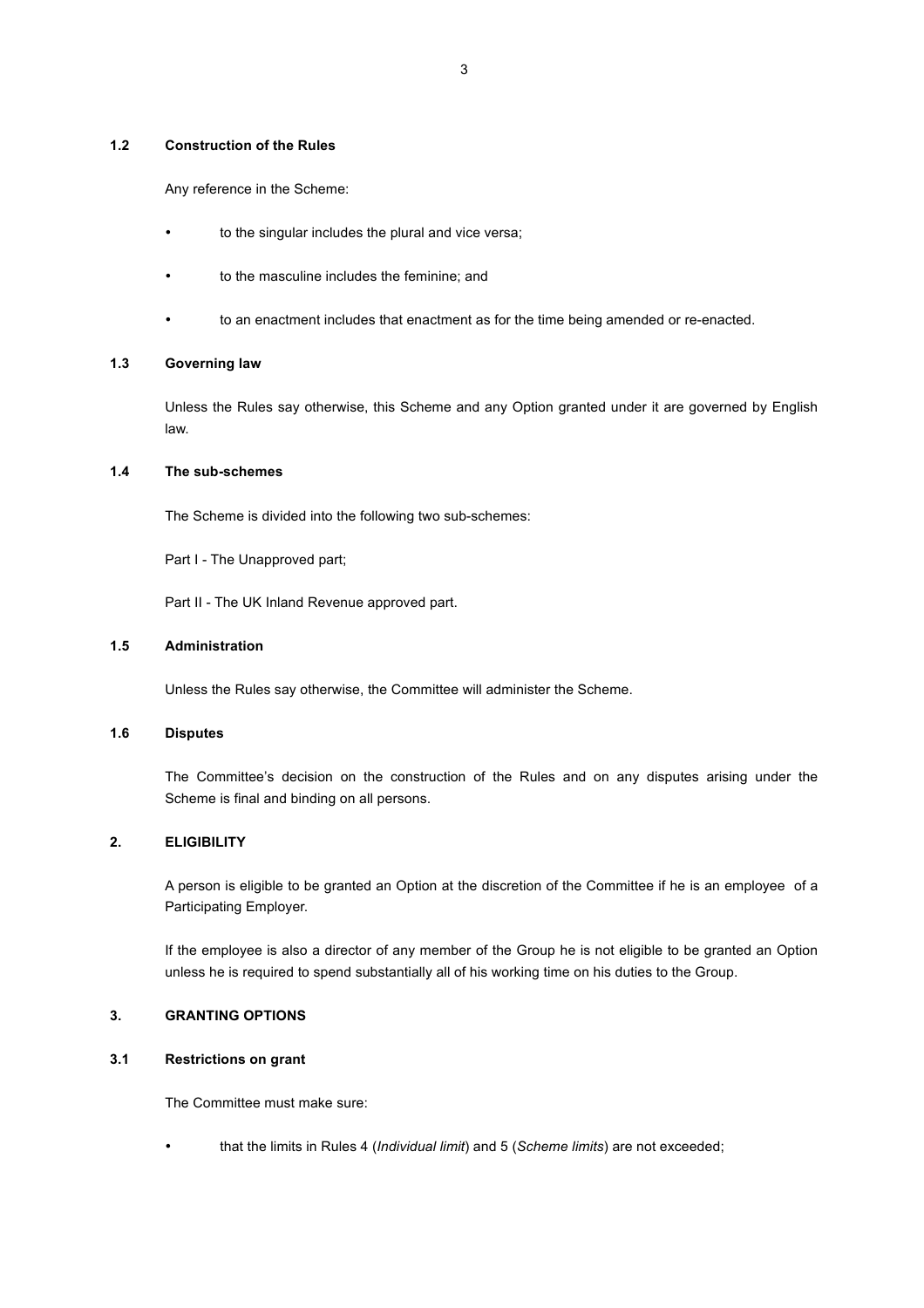- that Options are not granted after 16 May, 2016; and
- that the Scheme is not operated at any time, or in any circumstances, when to do so would breach the Criminal Justice Act 1993, the Company's code of practice on dealings in shares and securities, the Listing Rules of the UK Listing Authority or any other applicable laws or regulations.

# **3.2 Procedure on grant**

Whenever it decides to operate the Scheme, the Committee must decide who is to be the Grantor of an Option. If the Grantor is to be the Trustee, the Committee must obtain the Trustee's agreement beforehand. The Trustee may not grant an Option without the agreement of the Committee.

The Grantor may invite Eligible Executives to apply for Options or it may grant Options without issuing invitations. If the Grantor invites an Eligible Executive to apply for an Option, it must give him at least seven days in which to apply.

### **3.3 Timing of grant**

Options may be granted as follows:

- in the six weeks following the date on which the Scheme is approved by the Company in general meeting;
- in the six weeks following any Announcement Date;
- when, or shortly after, an Eligible Executive first becomes employed by a member of the Group;
- when, or shortly after, an Eligible Executive is promoted to a position which qualifies him to receive an Option or an increased level of Options; and
- at other times if the Committee considers that exceptional circumstances exist.

An Option may not be granted on a date which would result in the Dealing Day used to work out the minimum Exercise Price coming before the most recent Announcement Date.

#### **3.4 Performance Targets and other conditions**

The Committee must make each Option subject to a Performance Target. The Committee may also impose other conditions. The Performance Target and the other conditions must be objective.

In particular, but without limitation, an Option may be granted on terms that the Participant must agree to bear the cost of some or all of any NIC Liability either by reimbursing the person otherwise liable or by entering into an election to transfer the NIC Liability to himself.

Except where the Rules specify otherwise, the Performance Target must be measured over a period of not less than three years beginning either with the Grant Date or with the start of the Company's financial year in which the Option is granted.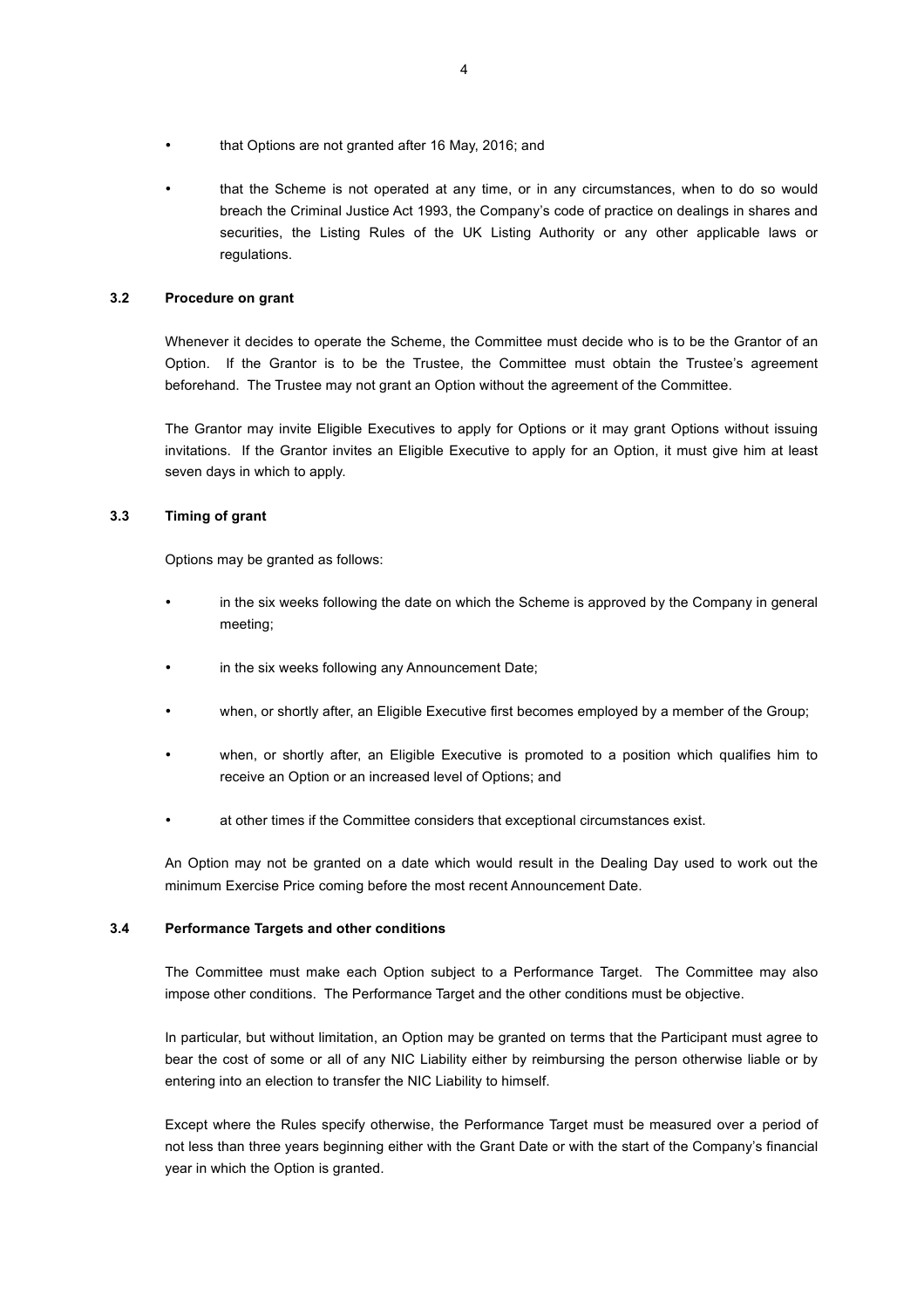Unless the Committee specify a different Performance Target at the Grant Date the Performance Target in the attached schedule shall apply.

### **3.5 Changing the Performance Targets and other conditions**

The Committee may change the Performance Target or the other conditions in any of the following circumstances:

- if there is any change in the Company's capital;
- if the terms of the Performance Target or the other conditions allow it; or
- if any event or series of events happens as a result of which the Committee considers it fair and reasonable to make the change.

The power to change includes the power both to adjust and to impose a new objective Performance Target or different objective conditions. The change must not, however, have the effect, in the opinion of the Committee, of making the Performance Target or the other conditions either materially easier or materially more difficult to achieve than it was or they were when the Option was granted.

The Company must tell each Participant of any change in the Performance Target or other conditions which apply to his Option.

#### **3.6 Trustee's agreement to the Performance Targets and other conditions**

In any case where the Grantor is the Trustee, the Committee must obtain the Trustee's agreement before setting or changing the Performance Target or the other conditions.

### **3.7 Exercise Price**

The Committee must set the Exercise Price. It may not be less than the market value (see below) of a Share on the Dealing Day immediately before the relevant date (see below). In the case of an Option to subscribe for Shares, the Exercise Price may not be less than the nominal value of a Share on the Grant Date.

The **market value** of a Share on any day is the closing middle market price of a Share, as quoted in the Daily Official List of the Stock Exchange.

The **relevant date** is the Grant Date or, if the invitation (if any) specifies the Exercise Price, the date of the invitation.

#### **3.8 Deed of grant**

On the Grant Date, the Grantor must execute a deed of grant in favour of each recipient of an Option. The deed of grant may be in favour of more than one recipient. If so, it will be retained by the Grantor but the Grantor must make it (or the relevant part of it) available for inspection by each recipient. As soon as practicable after the Grant Date, the Grantor must give each recipient written details of his Option. The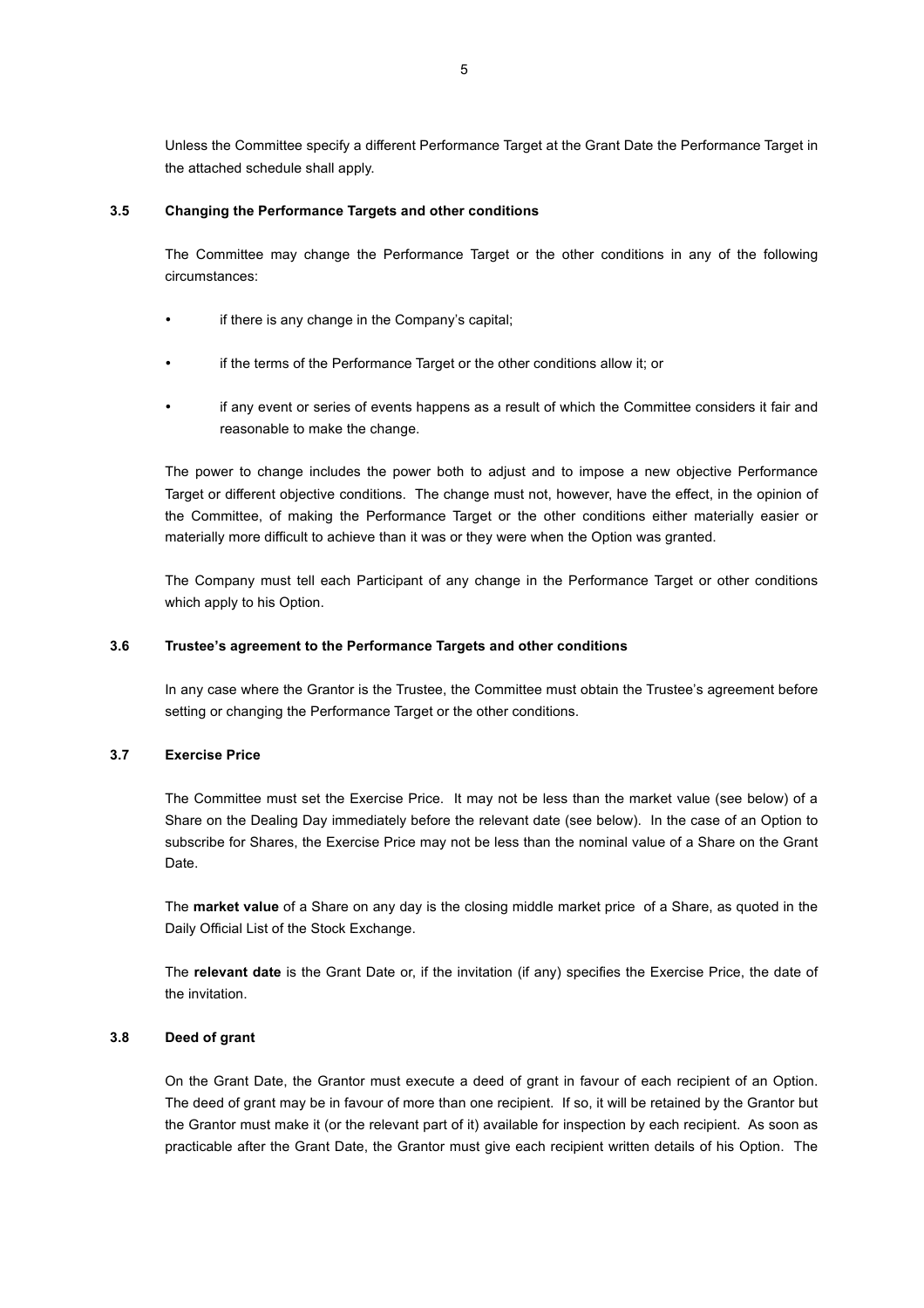deed of grant and the written details given to each recipient must state the Exercise Price, the full terms of the Performance Target and any additional conditions applicable to the Option.

### **4. INDIVIDUAL LIMIT**

### **4.1 General**

Except as set out below, each Option must be limited, and must therefore take effect, so that the total Exercise Price of that Option, when added to the total exercise price of options (see Rule 4.2) granted to the individual in the same financial year of the Company does not exceed one times' the individual's pay (see Rule 4.2). In circumstances where the first grant of options is being made to an Eligible Executive who has been recruited externally, the Committee may apply a limit of twice the individual's pay.

#### **4.2 Meaning of pay and options**

In Rule 4, the **pay** of a Participant on any date is the annual rate of his basic salary (excluding bonuses, commissions and benefits in kind) from all members of the Group on that date.

In Rule 4, a Participant's **options** are all of the options to buy Shares granted to him under a discretionary employee share scheme other than a long-term incentive scheme. A **long-term incentive scheme** is a scheme under which a participant is granted Shares, or rights to obtain Shares, for which he does not have to pay more than a nominal amount. The terms **discretionary** and **employee share scheme** have the meanings given to them in Rule 5.

#### **5. SCHEME LIMITS**

#### **5.1 General**

The Committee must make sure that the number of newly issued Shares over which Options to subscribe are granted on any date does not exceed either of the limits set out in Rule 5.3 or 5.4.

#### **5.2 Meaning of terms used in Rule 5**

In Rule 5:

- an **award** means any right to acquire or receive Shares whether conditional or unconditional;
- a **discretionary** scheme is a scheme in which those taking part are senior employees and directors chosen at the discretion of the body administering the scheme;
- an **employee share scheme** means any scheme for employees of the Group which has been approved by the Company in general meeting;
- **equity share capital** has the same meaning as in section 744 (*Expression used generally in this Act*) of the Companies Act 1985;
- the word **issue** means the allotment and issue of Shares forming part of the authorised but unissued share capital of the Company; derivative expressions will be construed accordingly;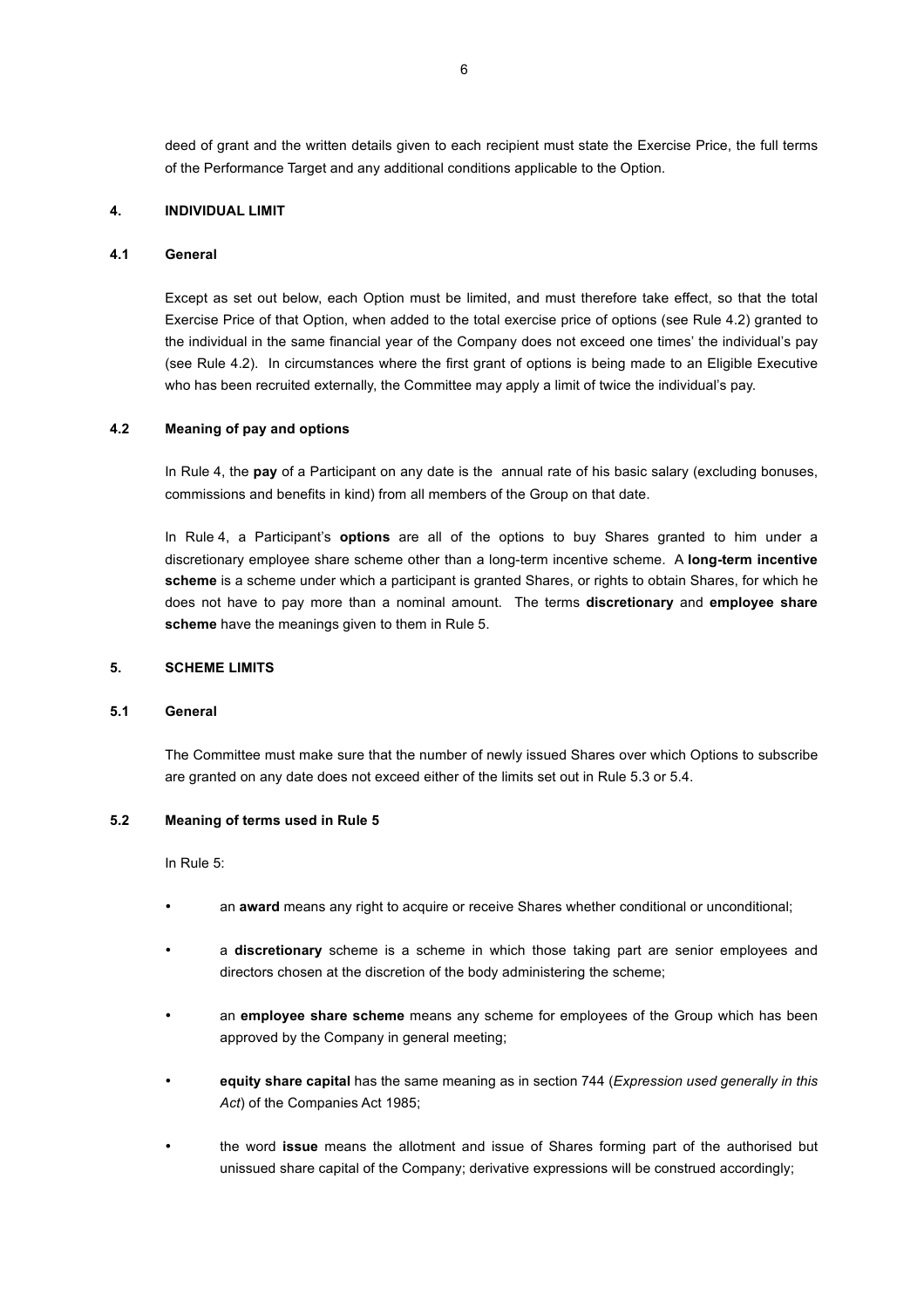- no account will be taken of Shares acquired by an employee or former employee (or the personal representatives of such a person) where the Shares are acquired for a price equal to their market value at or about the date of acquisition;
- subject to the following point, no account will be taken of an award if and to the extent that the Committee considers that it will be satisfied by the transfer of existing Shares; and
- any Shares issued or remaining issuable to the trustee of any trust which were used or which are to be used to satisfy awards granted under an employee share scheme must be treated as having been issued or as remaining issuable in respect of those awards unless the Shares were acquired by the trustee pursuant to a rights issue or other opportunity offered to the trustee in respect of shares held by it and acquired otherwise than by subscription.

#### **5.3 10% in 10 years for all schemes**

The limit for this Rule is 10% of the number of shares comprised in the Company's equity share capital on the day before the Grant Date, less the total number of:

- Shares issued in respect of awards granted within the previous 10 years under any employee share scheme;
- Shares remaining issuable in respect of awards granted on the same date or within the previous 10 years under any employee share scheme; and
- Shares issued on the same date or within the previous 10 years under any employee share scheme otherwise than in respect of an award.

#### **5.4 5% in 10 years for discretionary schemes**

The limit for this Rule is 5% of the number of shares comprised in the Company's equity share capital on the day before the Grant Date, less the total number of:

- Shares issued in respect of awards granted within the previous 10 years under any discretionary employee share scheme;
- Shares remaining issuable in respect of awards granted on the same date or within the previous 10 years under any discretionary employee share scheme; and
- Shares issued on the same date or within the previous 10 years under any discretionary employee share scheme otherwise than in respect of an award.

#### **6. RESTRICTIONS UPON EXERCISE**

# **6.1 General**

Rule 6 overrides the other Rules except where otherwise stated.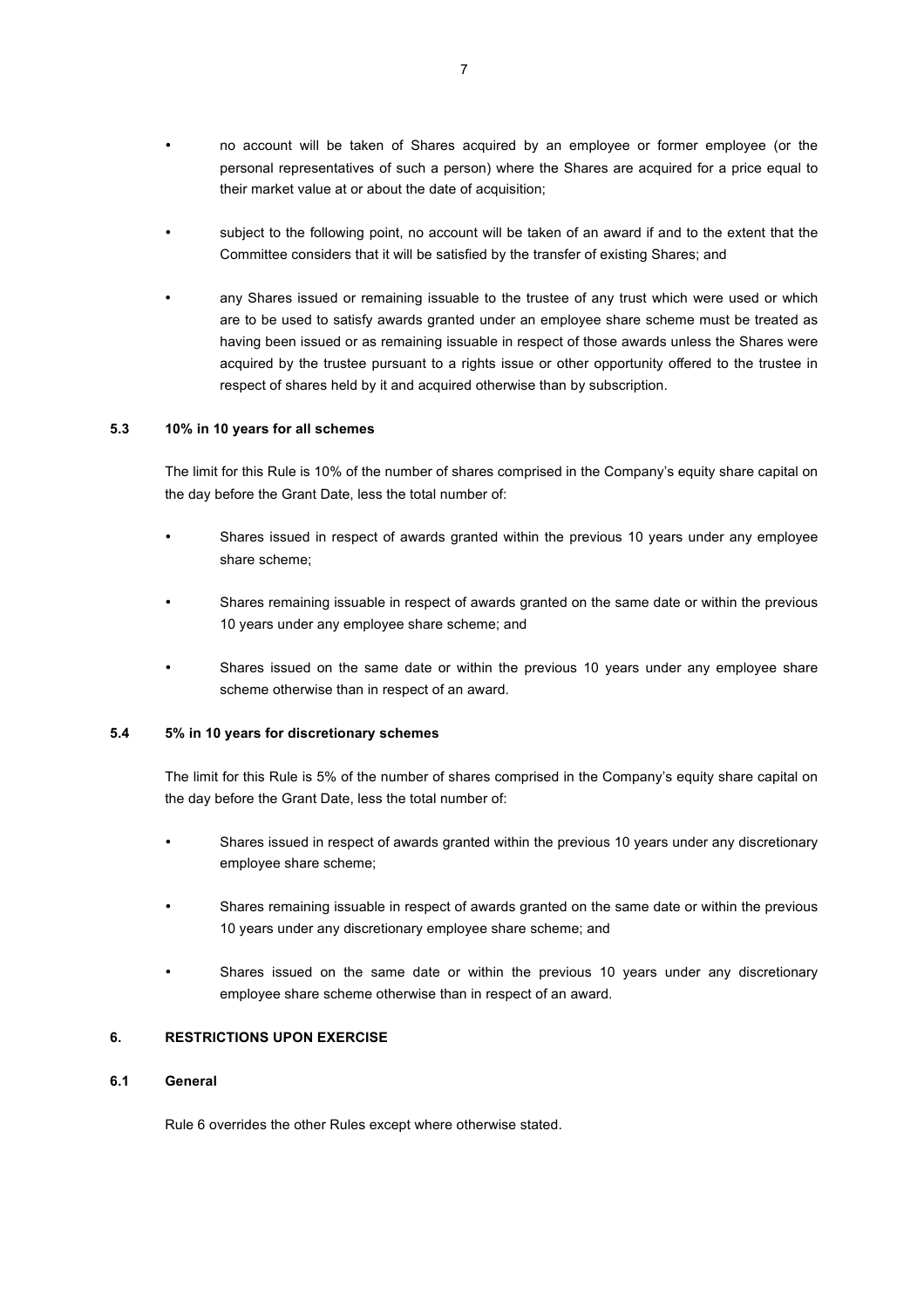#### **6.2 End of Exercise Period**

An Option will lapse at the end of the Exercise Period.

### **6.3 Lapsing of Options**

If an Option (or a part of an Option) lapses under any Rule, it (or as the case may be, the relevant part) may not be exercised subsequently under any other Rule.

### **6.4 Meeting the Performance Targets and other conditions**

The Committee must determine whether and to what extent an Option has become a Vested Option according to the Performance Target. If and to the extent that, according to that target, the Option does not become, and is not subsequently capable of becoming, a Vested Option, it will forthwith lapse.

Except as otherwise stated in the Rules, a Participant may not exercise his Option:

- unless it is a Vested Option; and
- except in accordance with any other conditions imposed under Rule 3.4 (*Performance Targets and other conditions*) as changed under Rule 3.5 (*Changing the Performance Targets and other conditions*).

### **6.5 Share dealing code**

A Participant may not exercise his Option during a restricted period. A **restricted period** is any time when the buying or selling of securities by a director or employee of the Company would breach the Company's code of practice on dealings in shares and other securities. This restriction applies even if the Participant is not at that time forbidden by the code from buying or selling securities.

This restriction does not, however, apply if the Participant is given permission to exercise his Option:

- in the case of a Participant who is bound by that code, in accordance with the procedures laid down in the code; and
- in the case of any other Participant, by the Company Secretary or such other person as the Committee may nominate for this purpose.

# **7. EXERCISE OF AN OPTION**

# **7.1 Exercise during the Exercise Period**

A Participant may exercise his Vested Option during the Exercise Period. He may not exercise an Option either:

• before the start of the Exercise Period except where either Rule 8 (*Leaving employment*) or Rule 9 (*Change of Control and liquidation*) applies; or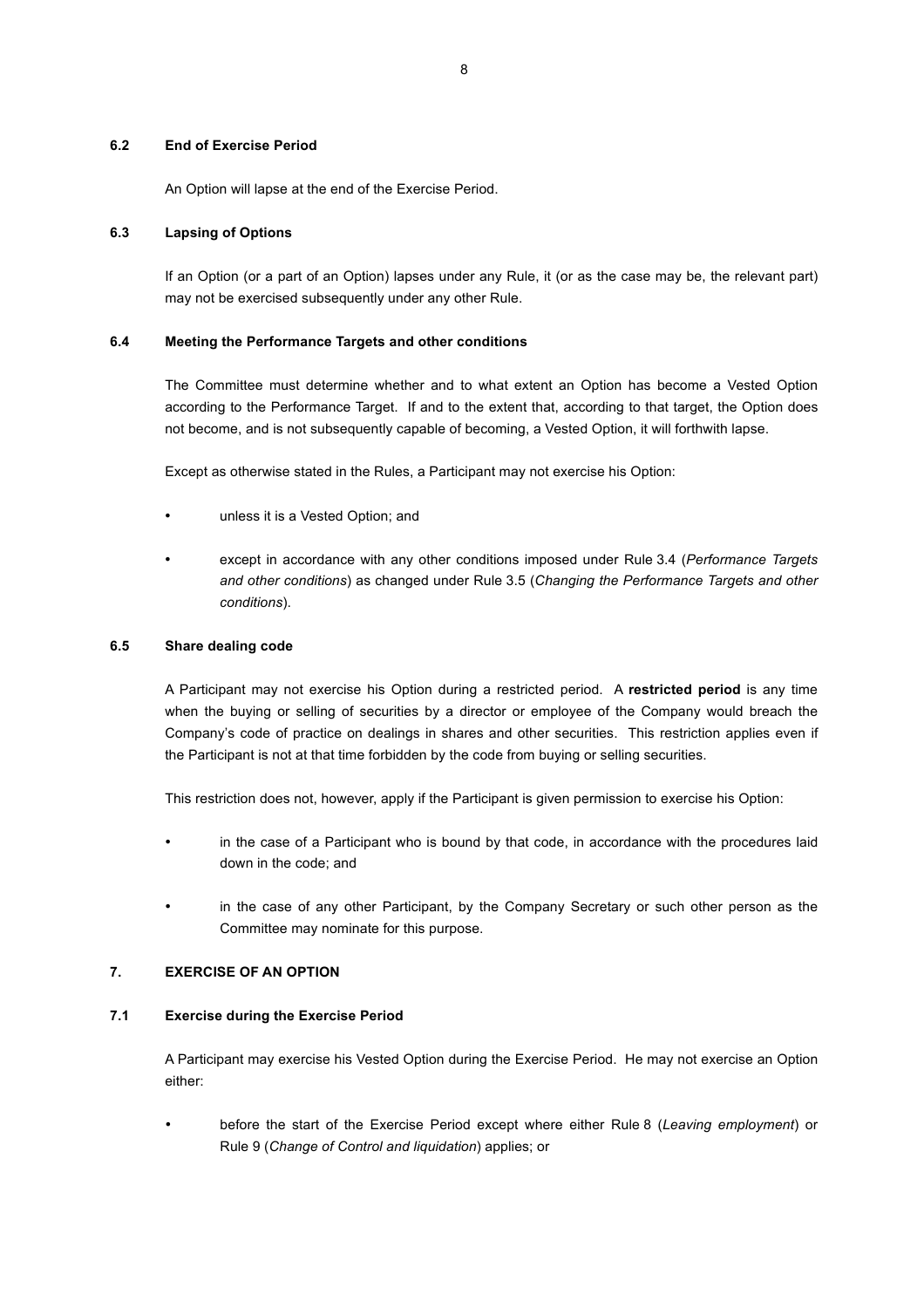• after the end of the Exercise Period.

Where an Option is exercisable, it may be exercised in whole or in part and from time to time.

### **7.2 Method of exercise**

To exercise his Option, a Participant must give written notice to the Company. As soon as reasonably practicable after receipt of the notice, the Company must tell the Trustee if the Trustee is the Grantor. The notice of exercise must be in such form, and be accompanied by such other documents, as the Company may decide. The Participant must also comply with Rules 7.8 and 7.9.

### **7.3 Payment of the Exercise Price**

The Exercise Price must be paid at the same time as the notice to exercise an Option is given. Alternatively, the Participant may enter into any arrangements that the Company may approve for the payment of the Exercise Price in cash.

# **7.4 Time of exercise**

Unless the Company and the Participant agree a later date, the time and date of exercise of an Option will be the time and date on which the notice of exercise, complete in all material respects, is received by the Company.

#### **7.5 Allotment or transfer of Shares**

Within 30 days of the date of exercise of an Option, the Company must either:

- allot and issue the number of Shares stated in the notice of exercise; or
- arrange for the transfer of those Shares,

to the Participant or to someone else chosen by the Participant.

The Company's obligation under this Rule is, however, subject to:

- any necessary consents or approvals as may be required by any competent authority having first been obtained;
- the Participant having complied with the terms of the Option; and
- Rules 7.8 and 7.9.

#### **7.6 Rights of new Shares issued**

Any new Shares issued on the exercise of an Option must rank equally in all respects with other Shares then in issue except for rights which attach to Shares by reference to a record time or date prior to the time or date of issue.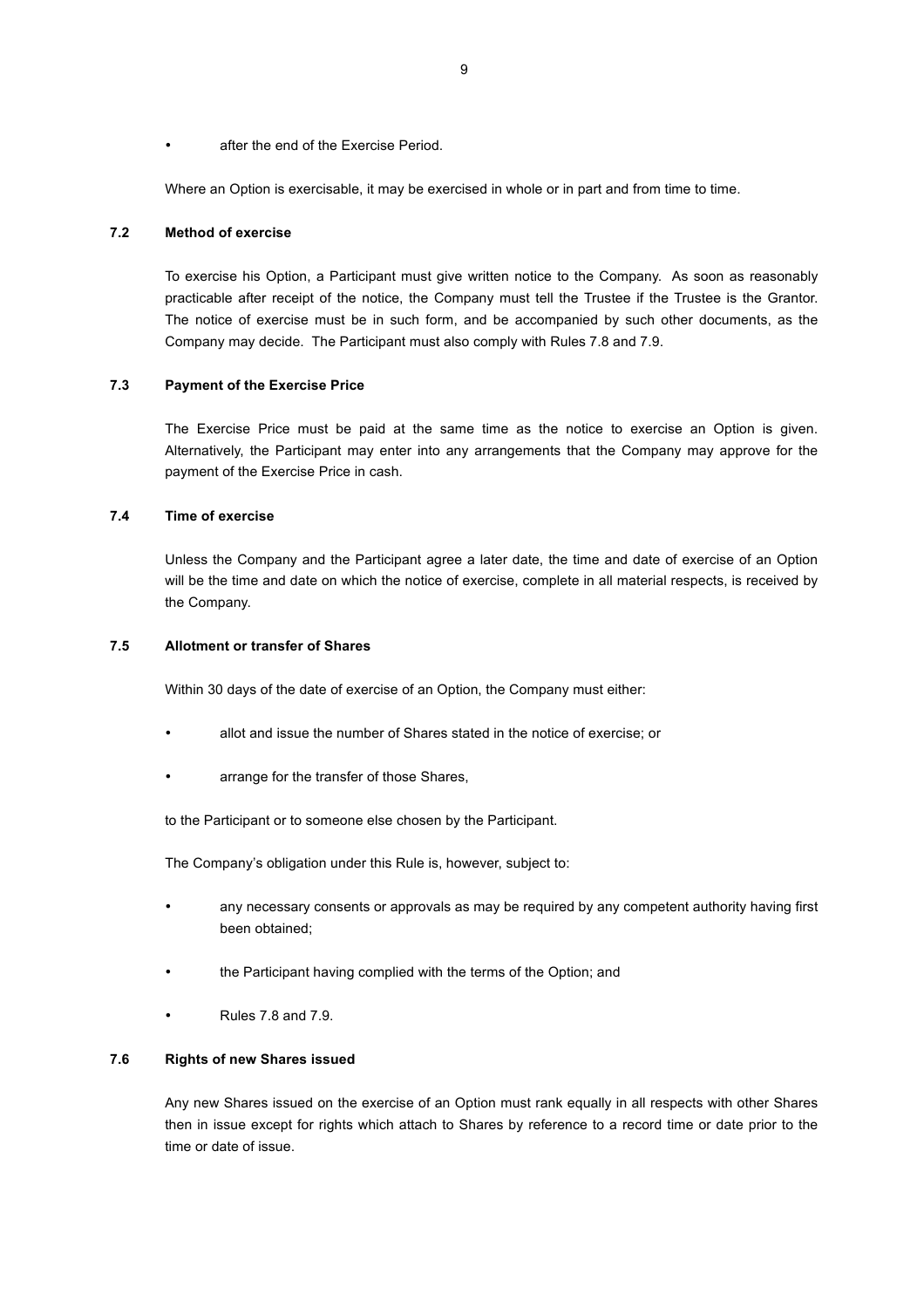### **7.7 Listing**

The Company must apply to the UK Listing Authority to have any new Shares issued under the Scheme admitted to the Official List and to the Stock Exchange for permission to trade in those Shares. The Company need not do so, however, if the Shares are not traded on the Stock Exchange. If the Shares are traded on any other stock exchange, the Company must also apply to have the Shares admitted to trading on that exchange.

# **7.8 Withholding obligations**

This Rule applies if the Board considers that:

- a Participant may be liable to tax, duties, social security contributions or other amounts on the exercise of his Option and/or on his Option becoming exercisable; and
- any other person may have to make a payment to the appropriate authorities on account of that liability.

The Participant must either pay that person the amount which it needs to pay (or has paid) the appropriate authorities or agree to other arrangements approved by the Company. If he does not do so within such period as is specified by the Company, then, to the extent necessary to make sure that the Participant complies with his obligations, the Participant will be deemed to have exercised his Option, authorised the disposal of a sufficient number of the Shares issuable or transferable upon the exercise to comply with such obligation and the payment of the net proceeds of sale to that person. The remaining Shares will then be allotted and issued or transferred to the Participant.

# **7.9 NIC Liability**

This Rule applies if the Option has been granted subject to a condition that the Participant must reimburse any person for some or all of the NIC Liability arising on the exercise of his Option or on his Option becoming exercisable or if the Participant has subsequently agreed to do so or if he has entered into an election to transfer some or all of that NIC Liability to himself.

The Participant must either pay that person the amount which it needs to pay (or has paid) the appropriate authorities or agree to other arrangements approved by the Company. If he does not do so within such period as is specified by the Company, then, to the extent necessary to make sure that the Participant complies with his obligations, he will be deemed to have exercised his Option, authorised the disposal of the Shares issuable or transferable upon the exercise and the payment of the net proceeds of sale to that person.

# **8. LEAVING EMPLOYMENT**

#### **8.1 Meaning of ceasing to be employed within the Group**

For the purposes of Rule 8, but subject to the rest of this Rule, a Participant is to be treated as ceasing to be employed within the Group when he is no longer employed by any company which is a member of the Group. For the avoidance of doubt, a Participant will cease to be employed by a member of the Group if the company by which he is employed ceases to be a member of the Group.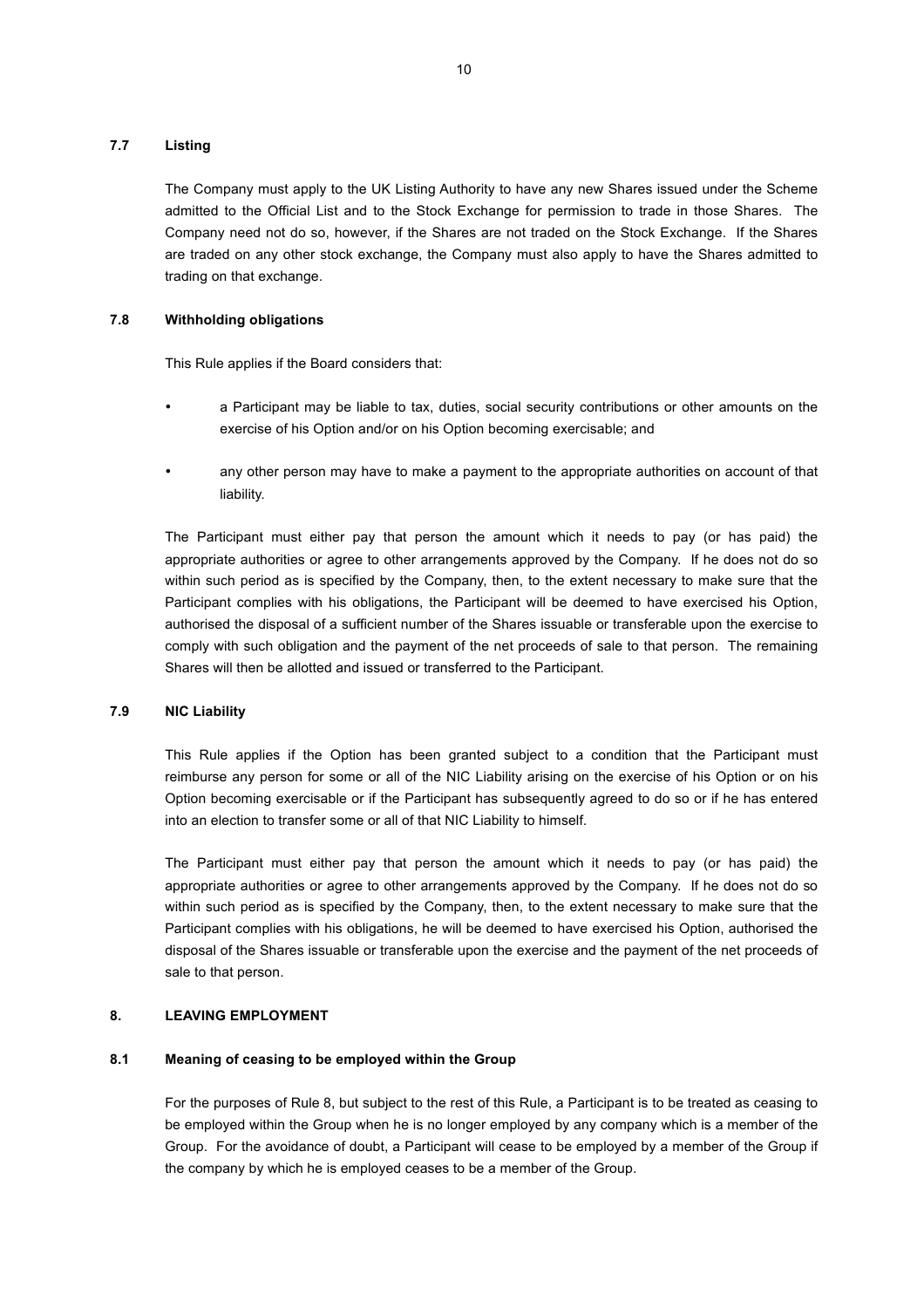If a Participant is away from work because of pregnancy or confinement or another absence approved by the Board for this purpose, the Participant will be treated for the purposes of Rule 8 as continuing to be employed within the Group unless and until the Committee is satisfied that there is no longer any reasonable expectation that the Participant will return to work.

# **8.2 Meaning of Vested Option**

This Rule applies if:

- a Participant ceases to be employed within the Group holding an Option which, at that time, is an Unvested Option; and
- his employment ends after the end of the period over which the Performance Target would be measured and before the date on which the Committee determines whether and to what extent the Option has become a Vested Option by reference to that period.

Any reference in Rule 8 to a Vested Option includes any such Option if and to the extent that it becomes a Vested Option according to the Performance Target.

# **8.3 Death of a Participant**

This Rule applies if a Participant dies:

- whilst employed within the Group; or
- after having ceased to be employed within the Group but holding an Option which has not lapsed.

The personal representative of the Participant may exercise:

- any Vested Option of the Participant; and
- any Unvested Option of the Participant which was exercisable at the date of the Participant's death under Rule 8.6,

in the period of 12 months starting with the date of the Participant's death and at the end of that period the Option will lapse.

If the Participant dies holding an Unvested Option which is not exercisable at the date of his death, that Option will become exercisable on a time pro rated basis to reflect the number of complete months in the Performance Period which had expired on the date of death, (irrespective of whether the Performance Target has been satisfied). Where the Option is exercisable the personal representative of the Participant may exercise the Option in the 12 months starting with the date of the Participant's death and at the end of that period the Option will lapse.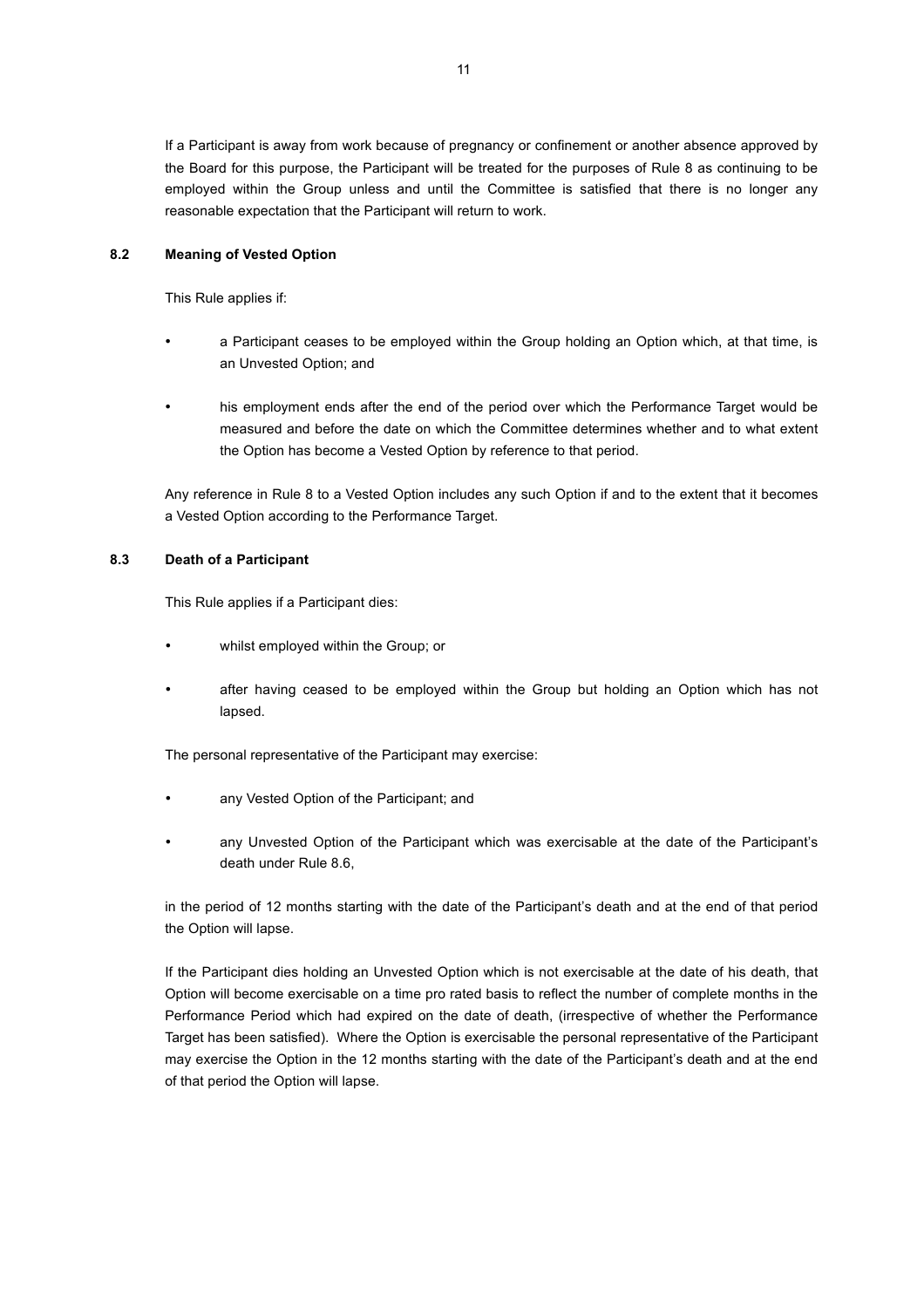#### **8.4 Leaving employment - special circumstances - Vested Options**

This Rule applies if a Participant's employment within the Group ends because of any of the following and, at that time, he holds a Vested Option:

- his ill-health, injury or disability;
- his redundancy within the meaning of the Employment Rights Act 1996;
- his retirement at or after the date on which he is bound to retire in accordance with his contract of employment;
- his early retirement with the consent of the Company as a result of which he is entitled to an immediate pension from a pension scheme of the Company in respect of his employment or would be so entitled if he were a member of such a pension scheme;
- the company by which he is employed ceases to be a member of the Group; or
- the undertaking, or part of the undertaking, in which he works is transferred to a transferee which is not a member of the Group.

The Participant may exercise his Vested Option (if any) in the period of 12 months starting with the date his employment ends and at the end of that period the Vested Option will lapse unless (i) the Participant dies during that period in which case Rule 8.3 will apply or (ii) Rule 9.4 applies.

# **8.5 Leaving employment - other reasons - Vested Options**

This Rule applies if:

- a Participant gives notice to end his employment;
- a Participant is given notice to end his employment; or
- a Participant's employment otherwise ends without notice,

and as a result the Participant will cease to be employed within the Group. It does not apply, however, if either of Rules 8.3 or 8.4 apply.

The Participant's Vested Option (if any) will lapse 30 days after the employment ends unless the Committee decides otherwise. In the meantime, the Participant may not exercise his Vested Option without the consent of the Committee.

If the Committee decides to allow the Participant to exercise his Vested Option, it must decide:

- whether the Participant may exercise all or part only of his Vested Option; and
- the period within which the Vested Option must be exercised which may not (except in the case of the Participant's subsequent death) end more than 12 months after the employment ends.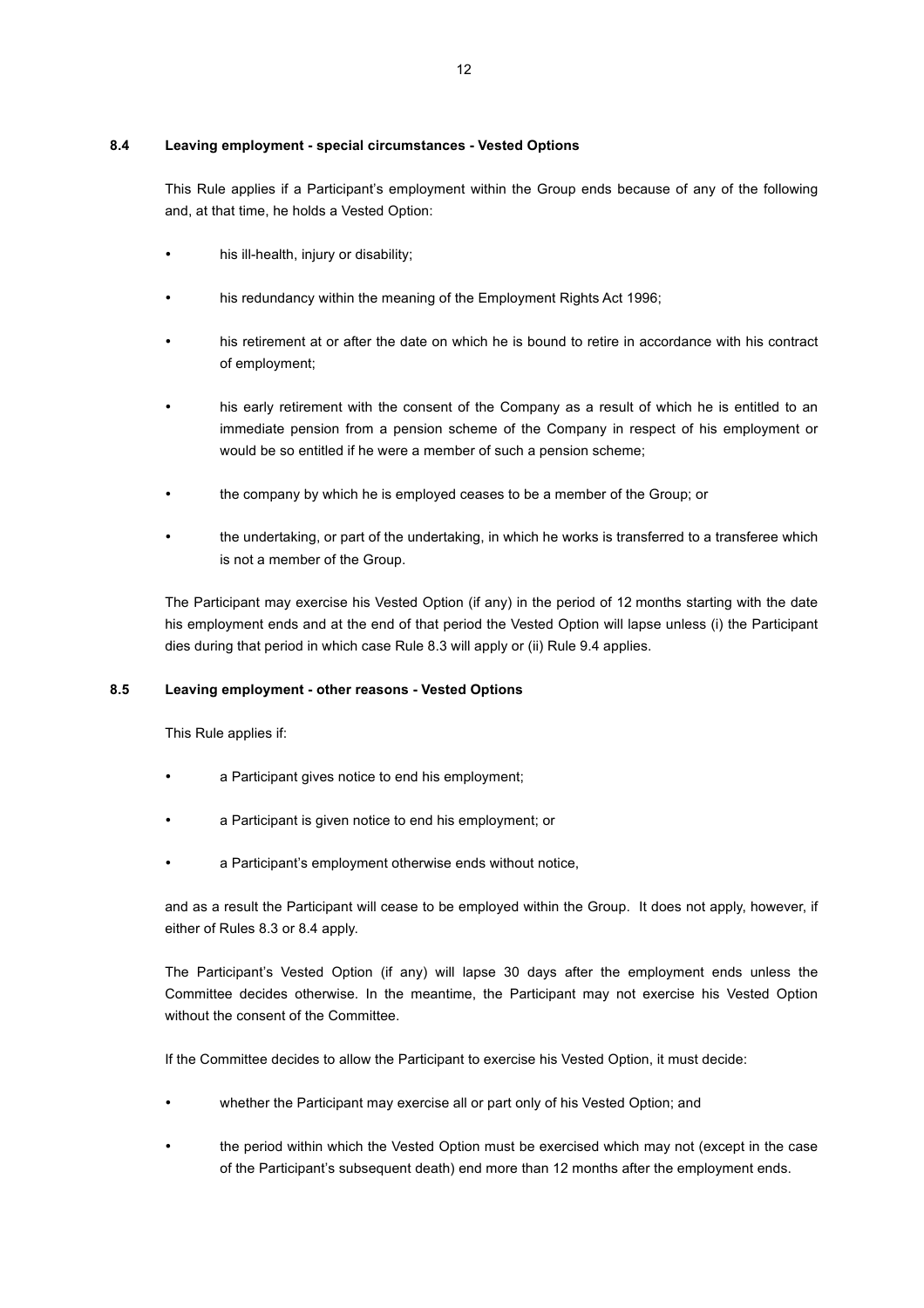The Vested Option will lapse at the end of the period (if any) specified by the Committee unless the Participant dies during that period in which case Rule 8.3 will apply.

### **8.6 Leaving Employment - Unvested Options**

This Rule applies if a Participant's employment within the Group ends for any reason other than his death and, at the time, he holds an Unvested Option. In the case of retirement at or after normal retirement age it only applies, however, to an Option which the Participant has held for at least 12 months on the date of his retirement; if the Option has been held for less than 12 months on such date then it will lapse.

The Participant's Unvested Option will lapse 30 days after the employment ends unless the Committee decides otherwise. If the Committee decides otherwise, it may allow the Participant to exercise such part of his Unvested Option as becomes a Vested Option at the end of the Performance Period (but time pro rated to reflect the number of complete months in the Performance Period which has expired by the date of cessation) within the period of 12 months starting with the date, if any, on which it becomes a Vested Option.

At the end of the period (if any) allowed for the exercise of the Participant's Option it will lapse unless the Participant dies during that period in which case Rule 8.3 will apply.

If it has not lapsed earlier under this Rule, the Participant's Unvested Option will lapse at the date on which it is no longer possible for the Performance Target to be met.

#### **8.7 Exercise before employment ends**

This Rule applies in any case where the Committee believes that a Participant's employment within the Group will end and he will be entitled or allowed to exercise his Option under Rule 8.5. The Committee may allow the Participant to exercise his Option in the 30 days immediately before the date on which the Committee believes that his employment will end.

### **9. CHANGE OF CONTROL AND LIQUIDATION**

### **9.1 Change of Control**

This Rule applies if any person (either alone or together with any person acting in concert with him):

- gets Control of the Company; or
- already having Control of the Company makes a general offer to acquire all of the Shares other than those which are already owned by him and/or any person acting in concert with him.

Subject to the rest of this Rule a Participant may exercise any Vested Option in the six months after the date of the change of Control or, as the case may be, the date the offer is made.

However, if, as a result of getting Control or of making the offer, the person becomes entitled to give a notice under section 429 (*Rights of offeror to buy out minority shareholders*) of the Companies Act 1985 to the Company's Shareholders, each Vested Option will lapse 30 days after the date on which that notice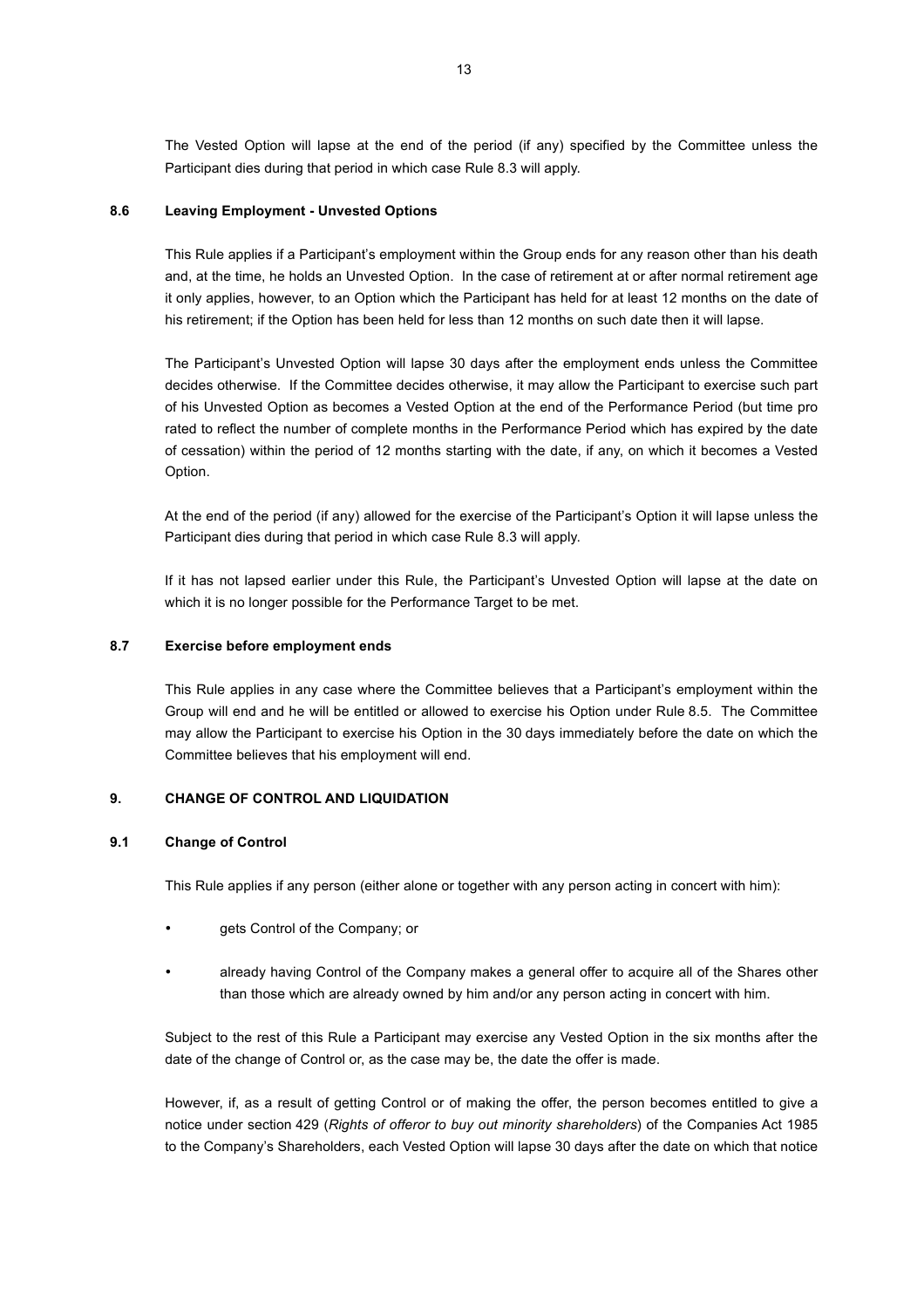is given unless it is exchanged (whether before or after the end of that period) for a new option under Rule 10 (*Substitute options following change of Control*).

### **9.2 Scheme of arrangement**

This Rule applies, subject to Rule 9.4, where, under section 425 (*Power of company to compromise with creditors and members*) of the Companies Act 1985, the court approves a compromise or arrangement between the Company and its Shareholders.

Each Participant may exercise a Vested Option during such period as the Committee may decide. The period may not start before the date upon which the compromise or arrangement is approved by the court nor end later than six months after the date upon which it becomes effective. At the end of that period, each Option will lapse unless exchanged (whether before or after the end of that period) for a new option under Rule 10 (*Substitute options following change of Control*).

### **9.3 Liquidation**

Subject to the rest of this Rule, each Option will lapse if an effective, resolution is passed, or an order is made, for the Company to be wound up unless it is exchanged (whether before or after the passing of that resolution) for a new option under Rule 10 (*Substitute options following change of Control*).

If a resolution is passed for the Company to be wound up voluntarily, each Participant may exercise his Vested Option in the period of 60 days after the resolution is passed. At the end of that period, each Option will lapse unless it is exchanged (whether before or after the passing of that resolution) for a new option under Rule 10 (*Substitute options following change of Control*).

Where a Participant exercises his Option according to this Rule, he will be entitled to share in the Company's assets in the same way as he would have been entitled to had the Shares been registered in his name before the resolution was passed.

# **9.4 Overriding provision**

Notwithstanding the earlier provisions of this Rule or any other Rule, if:

- there is an arrangement whether implemented by the events referred to in this Rule 9 or otherwise (including, without limitation, a demerger by way of dividend) which will mean that either:
	- (i) the Company will be under the Control of another company; or
	- (ii) the Company's businesses will be separated so that they are owned by two or more companies; and
- in the case of (i) above, the persons who own Shares in the Company immediately before the change of Control will immediately afterwards own more than 75% of the shares in that other company or in the case of (ii) above, the persons who own Shares in the Company immediately before the separation own more than 75% of the shares in each of the relevant companies immediately after the separation; and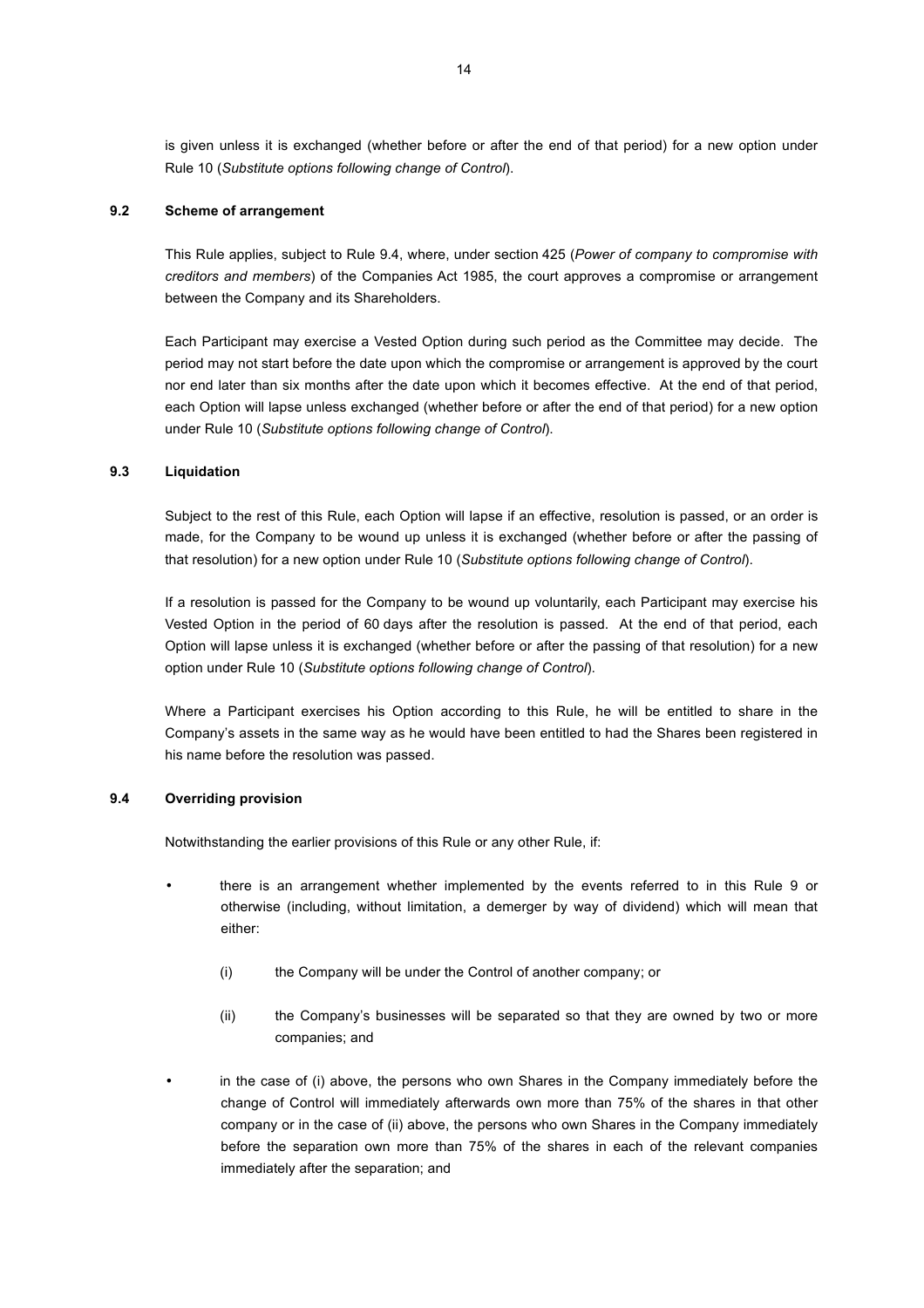• Participants are to be offered substitute options (with or without performance targets) whether under Rule 10 (*Substitute options following change of Control*) or otherwise,

then the Committee may at its absolute discretion determine that Participants who hold Unvested Options may not exercise those Options.

# **9.5 Vested Options**

For the purposes of this Rule 9 any Unvested Option shall as a result of any event in Rules 9.1, 9.2 or 9.3 become a Vested Option to the extent that:

- (i) the Performance Target is satisfied on the basis of its application from the start of the Performance Period to the relevant event (or such earlier date as the Committee may choose for ease of administration in measuring the Performance Target); and
- (ii) the relevant number of shares is time pro-rated using the formula

A  $x \underline{B}$ 36

where A equals the number of Shares which are the subject of the Option based on the extent to which the Performance Target is satisfied and B equals the number of complete months in the Performance Period which have elapsed by the date of the relevant event.

Provided, however, that the Committee may in its discretion, having given full consideration to the performance over the shortened period, decide that the Options should be exercisable to a greater extent.

### **10. SUBSTITUTE OPTIONS FOLLOWING CHANGE OF CONTROL**

### **10.1 Application**

Rule 10 applies if a company (the **acquiring company**):

- gets Control of the Company as a result of making a general offer to buy the whole of the issued share capital of the Company which is made on a condition which, if met, will give the acquiring company Control of the Company; or
- gets Control of the Company as a result of making a general offer to buy all the Shares; or
- gets Control of the Company as a result of a compromise or arrangement approved by the court under section 425 (*Power of company to compromise with creditors and members*) of the Companies Act 1985; or
- becomes bound or entitled to acquire shares in the Company under sections 428 to 430F (*Takeover offers*) of the Companies Act 1985.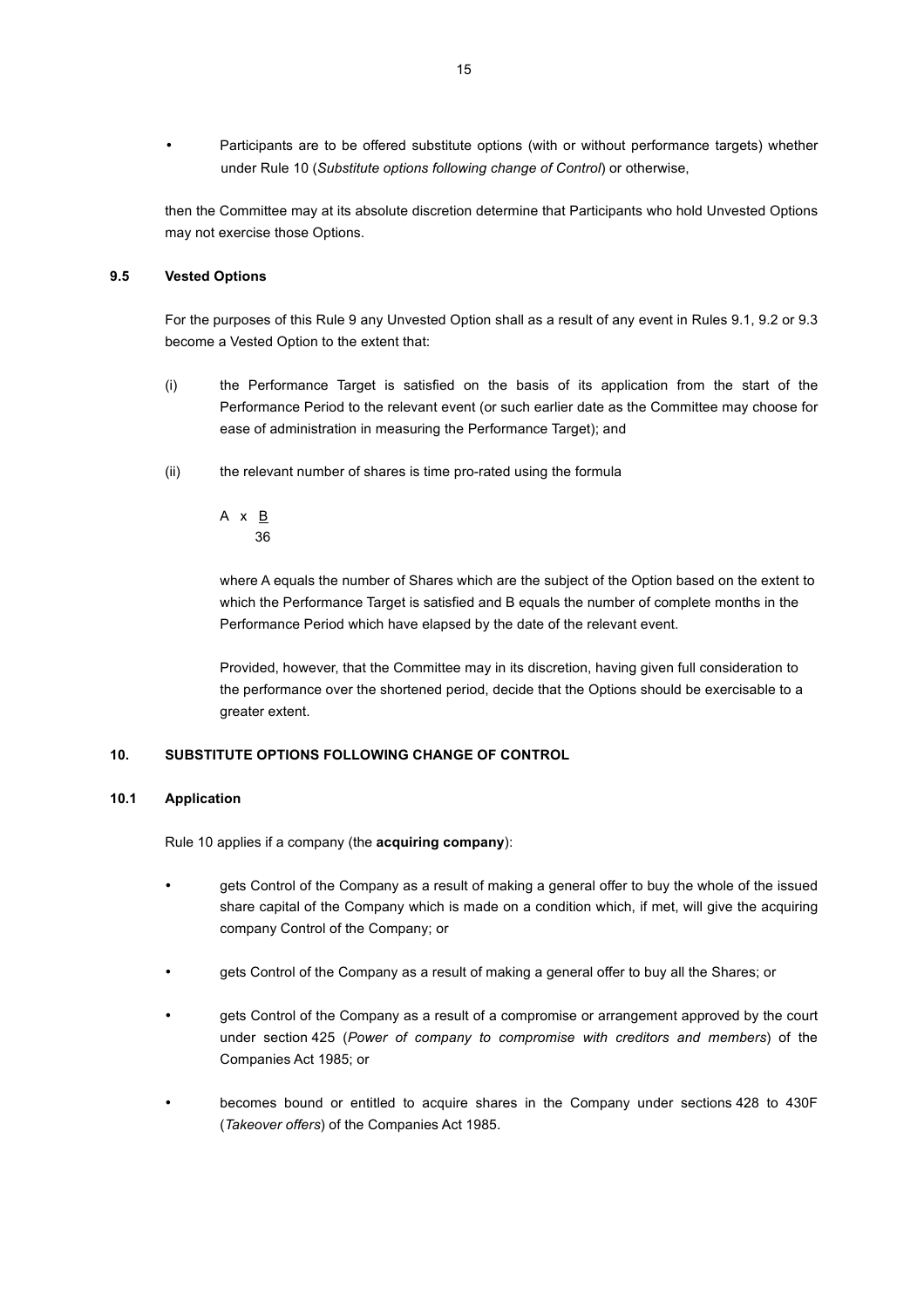The acquiring company's offer need not extend to shares which are already owned by it, its Holding Company or by its Subsidiaries or those of its Holding Company.

# **10.2 Release of Options**

A Participant may release his Option (the **old option**) in return for the grant to him of another option (the **new option**) if all of the following conditions are met:

- the acquiring company agrees to the release and grant;
- the release and grant happen within the appropriate period (see Rule 10.3); and
- the new option is over shares in the acquiring company or some other company falling within paragraph 16(b) or 16(c) of schedule 4 to the Act.

### **10.3 Period for release**

The appropriate period is:

- where the acquiring company gets Control as a result of an offer, the period of six months after the date when it gets Control of the Company and any condition subject to which the offer is made is met or waived;
- where the acquiring company gets Control as a result of a compromise or arrangement, the period of six months after the date on which the court approves the compromise or arrangement; and
- where the acquiring company becomes bound or entitled to buy shares under sections 428 to 430F (*Takeover offers*) of the Companies Act 1985, the period during which the acquiring company remains so bound or entitled.

#### **10.4 Deemed release**

If:

- a Participant does not exercise an old option within the period allowed by Rule 9 (*Change of Control and liquidation*): or
- a Participant is not allowed to exercise his old option because it is an Unvested Option,

and the old option would otherwise lapse under that Rule, the Committee may determine that the Participant will be deemed to have agreed to the release of his old option in return for the grant of a new option under this Rule.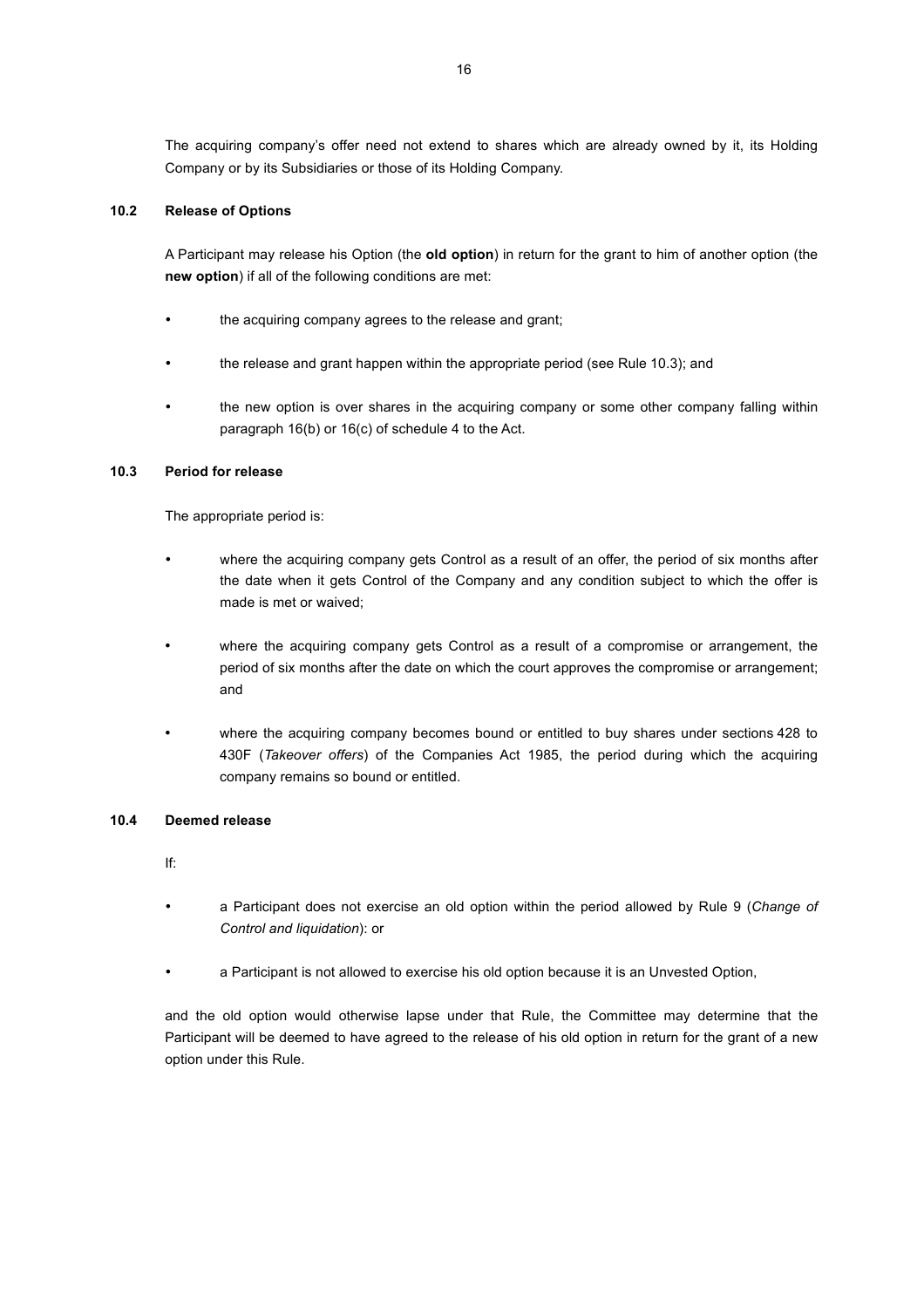#### **10.5 Consequences of release**

If a Participant is granted a new option under Rule 10:

- the new option will be exercisable in the same way as the old option;
- the Rules will apply to the new option as if references to Shares were references to the Shares in respect of which the new option is granted; and
- the Rules (other than Rules 2 (*Eligibility*), 3 (*Granting Options*), 4 (*Individual limits*), 5 (*Scheme limits*) and 13.3 (*Power of Change - limitations*) will apply to the new option as if references to the Company (including any such references as occur in expressions which are defined in Rule 1 and are used in those Rules) were references to the company in respect of whose shares the new option is granted.

However, Rule 6.4 (*Meeting Performance Targets and other conditions*) will not apply to the new option unless it has been granted subject to a performance target and/or other conditions.

# **11. VARIATION OF CAPITAL**

# **11.1 General**

Rule 11 applies if there is a variation in the share capital of the Company or in such other circumstances as the Board considers appropriate.

# **11.2 Adjustment of Options**

Subject to the rest of Rule 11, the Board may adjust each Option in any way that it thinks appropriate. The Board's decision will be final. In the case of Options granted by the Trustee, the Board must, however, get the Trustee's agreement beforehand.

The adjustment may be to any or all of the nominal amount and the number of Shares under the Option and the Exercise Price. The adjustment must, however, be on the basis that, so far as possible, there is no material change to the total Exercise Price of the Option.

For the avoidance of doubt, the Board may adjust an Option which has been exercised but in respect of which Shares have not yet been either allotted and issued or transferred.

#### **11.3 Restriction on adjustment**

The Board may not reduce the Exercise Price of an unissued Share to below its nominal value unless and to the extent permitted under the Companies Act 1985 and the Company's articles of association.

#### **11.4 Notification of adjustment**

The Company must tell each Participant of any adjustment to his Option as soon as possible after the Board's decision.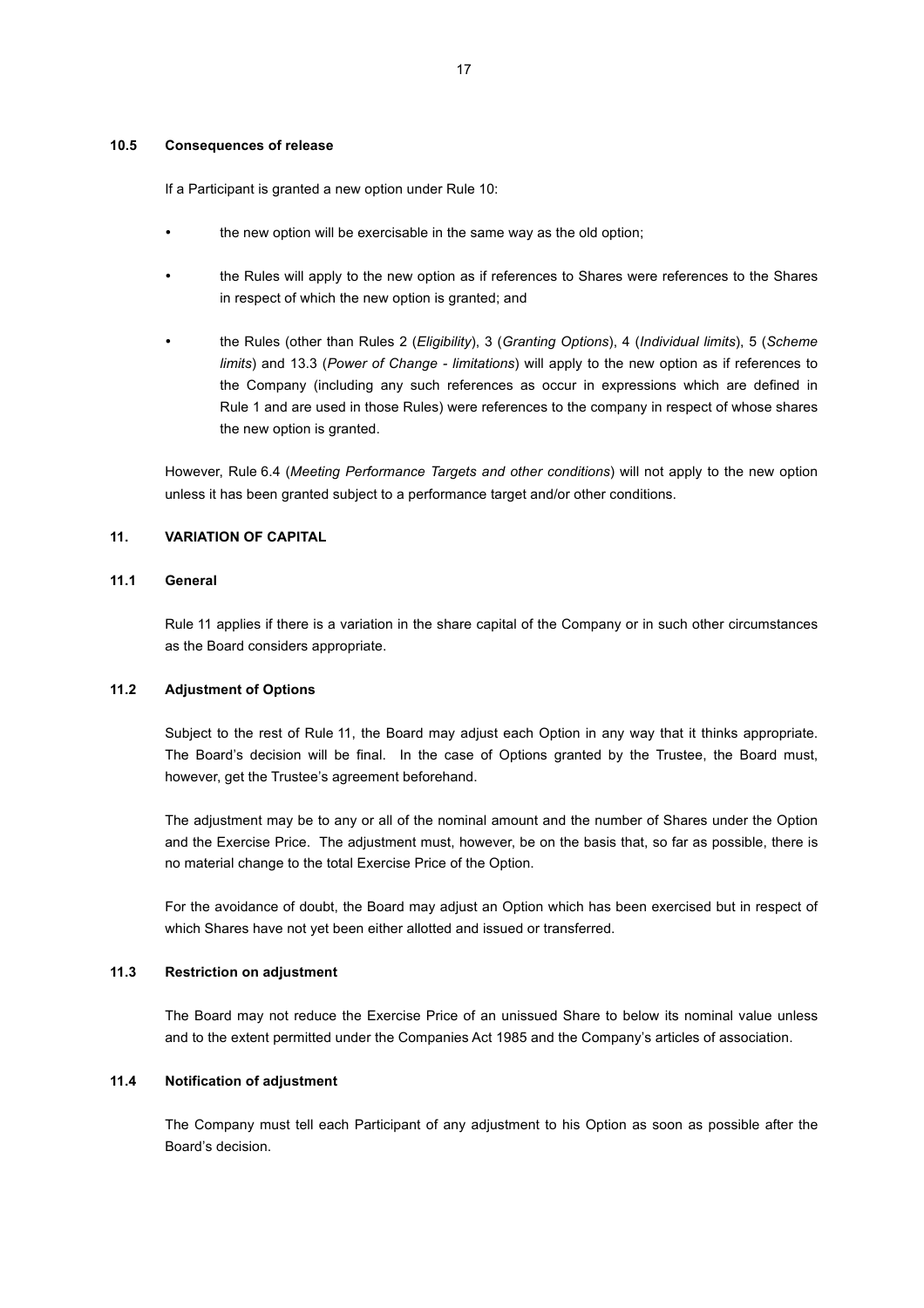#### **12. GENERAL**

#### **12.1 Availability of authorised capital**

The Company must keep available enough unissued share capital for all Options which are to be met by the issue of new Shares.

# **12.2 Non-transferability of Options**

An Option is personal to the Participant and his personal representatives. It will lapse immediately if:

- the Participant transfers it or creates any interest in it in favour of any third party; or
- a bankruptcy order is made in respect of him or any similar event occurs under the laws of any country other than England.

### **12.3 Relationship to contract of employment**

Participation in the Scheme is a matter entirely separate from, and does not affect, a Participant's pension rights or terms of employment.

If a Participant ceases to be entitled to exercise his Option because his employment ends (whether fairly, unfairly, lawfully or wrongfully) or for any other reason, he will not be entitled to any compensation by reference to the rights granted to, or the benefits capable of being received by, him under the Scheme.

# **12.4 Notices and circulars to shareholders**

The Company need not give Participants copies of any documents sent by the Company to its shareholders. However, the Company must give Participants written notice of any events which entitle them to exercise their Options under Rule 9 (*Change of Control and liquidation*).

#### **12.5 Costs**

The Company must pay the costs of preparing and running the Scheme. It may, however, require Participating Employers to share the costs on such a basis as the Board considers fair.

#### **12.6 Notices to Eligible Executives and Participants**

Any notice under the Scheme to an Eligible Executive or Participant may be given personally or through the internal post or by sending it by post, e-mail or facsimile to the address or number given by that person.

Where a notice or document is sent to an Eligible Executive or Participant by post it will be treated as being received 72 hours after it was put into the post properly addressed and stamped. In all other cases, the notice or document will be treated as received when it is given.

All notices and documents given or sent to Eligible Executives or Participants will be given or sent at the risk of the addressee. Neither the Company nor any of its Subsidiaries nor the Grantor has any liability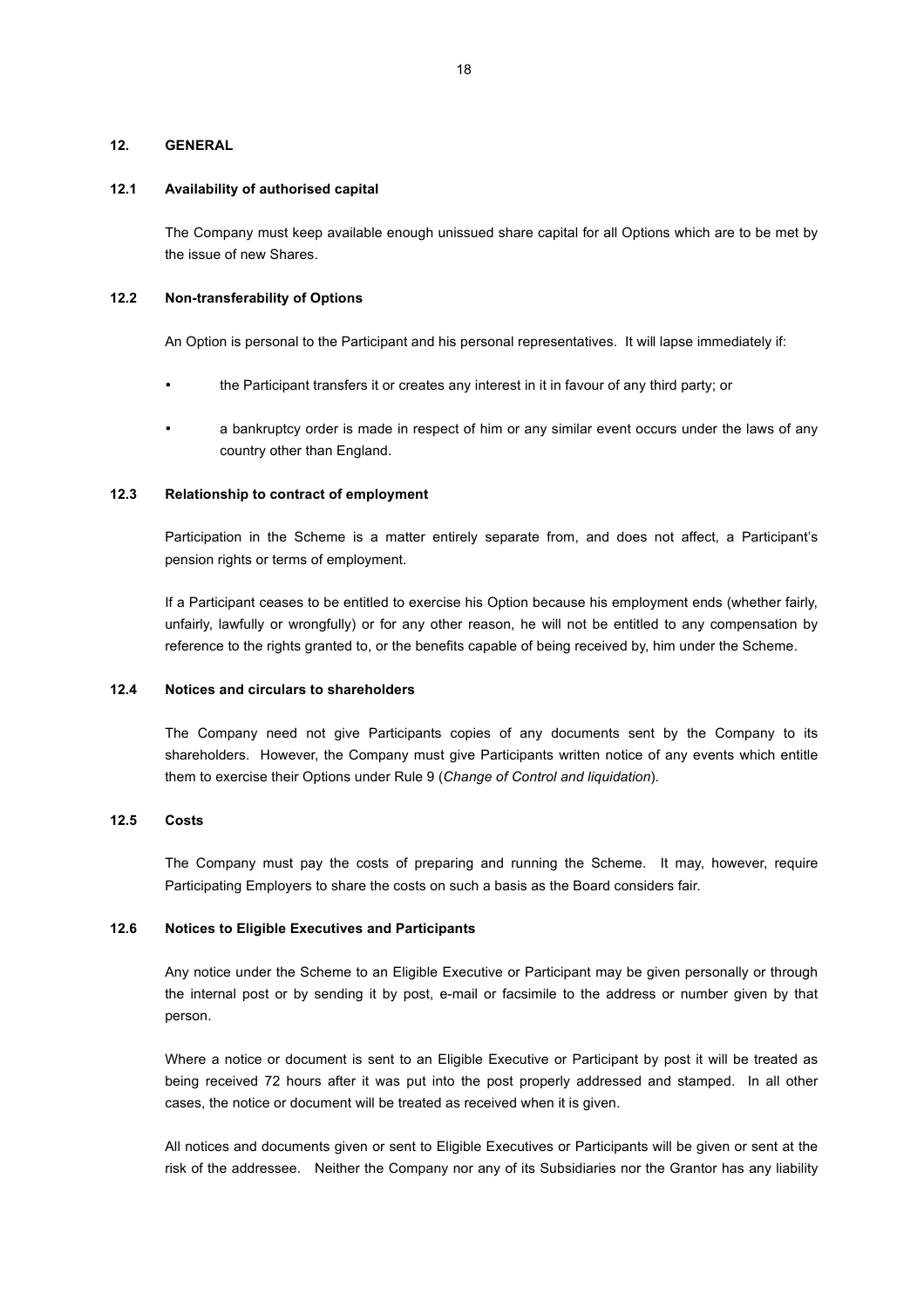in respect of any notice or document given or sent, nor any obligation to check that the addressee actually receives it.

# **12.7 Notices to the Company and the Trustee**

A person may give notice to the Company, the Committee, the Board or the Trustee by delivering it to, or sending it to, the Company at its registered office marked for the attention of the Company Secretary. The Company may make other arrangements to receive notices including (without limitation) facsimile or e-mail. Unless otherwise agreed by the Company, a notice will only be effective once it is received by the Company.

# **13. CHANGING AND ENDING THE SCHEME**

### **13.1 Power of change - general**

Subject to the limitations in Rule 13.3, the Committee may change the Scheme in any way.

### **13.2 Power of change - sub-schemes**

In exercise of the power of change, the Committee may create additional sub-schemes including, without limitation, a sub-scheme into which participants will be granted share appreciation rights which will entitle them to a cash payment calculated by returns to the growth in value of shares.

### **13.3 Power of change - limitations**

Subject to the exceptions in Rule 13.4, the approval of the Company in general meeting must be obtained before making any change to the advantage of employees or Participants to the following provisions:

- Rule 2 (*Eligibility*);
- Rule 3.4 (*Performance Targets and other conditions);*
- Rule 3.5 (*Changing the Performance Targets and other conditions*);
- Rule 3.7 (*Exercise Price*);
- Rule 4 (*Individual limit*);
- Rule 5 (*Scheme limits*);
- Rule 6 (*Restrictions upon exercise*);
- Rule 7.6 (*Rights of new Shares issued*);
- Rule 8 (*Leaving employment*);
- Rule 9 (*Change of Control and liquidation*);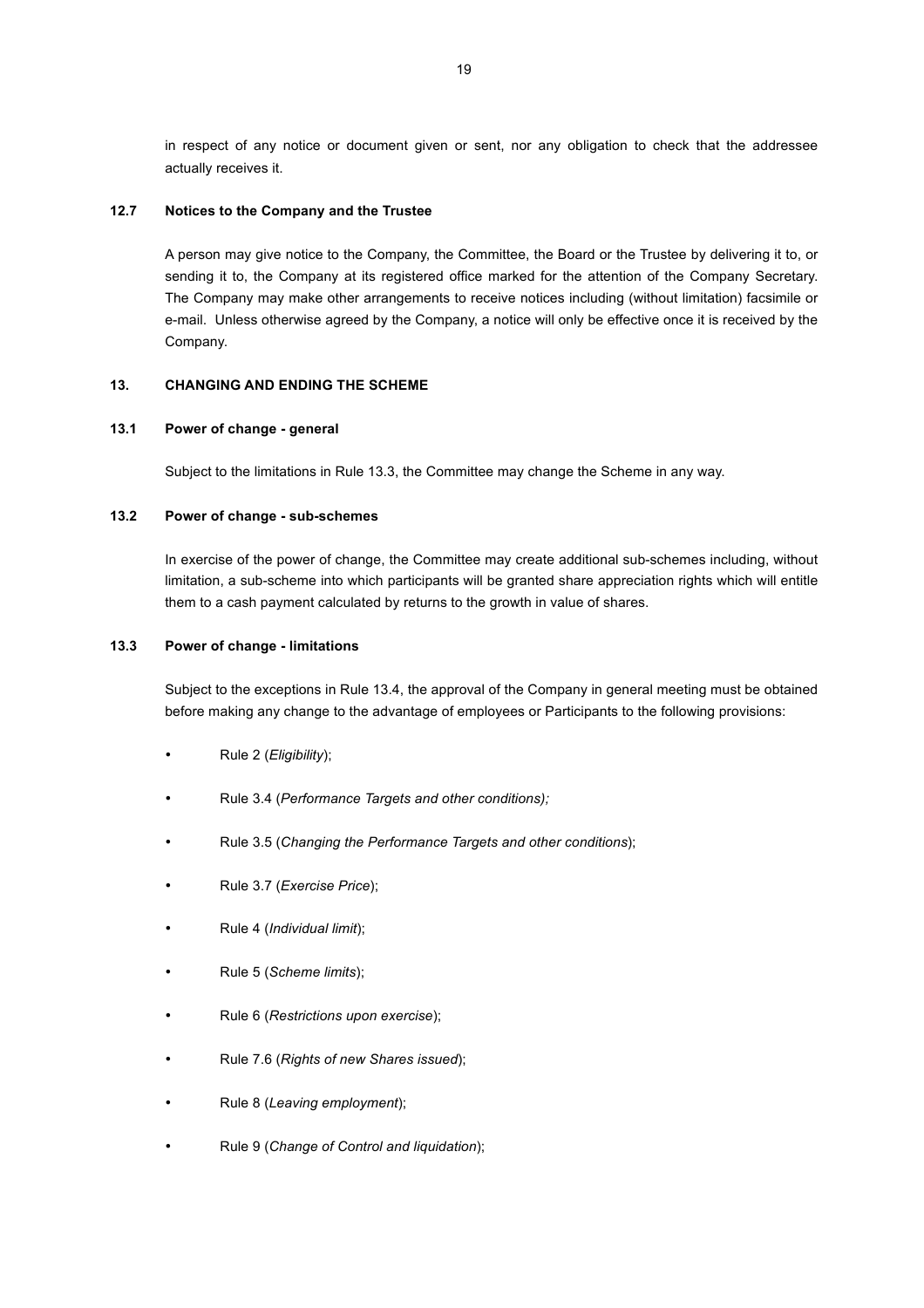- Rule 10 (*Substitute options following Change of Control*);
- Rule 11 (*Variation of capital*);
- Rule 12.2 (*Non-transferability of Options*); and
- Rule 13 (*Changing and ending the scheme*).

Subject to the exceptions in Rule 13.4, no change to the Scheme may be made which would affect adversely any of the subsisting rights of a Participant except either with his written consent or with the consent of most of the Participants affected by the change.

# **13.4 Power of change - exceptions**

The Committee may change the Scheme to take account of any changes to the Act or other relevant law.

The Committee may change the Scheme to get or keep favourable tax, exchange control or regulatory treatment for Participants or any member of the Group.

The Committee may make minor changes to the Scheme to ease its administration or to correct clerical errors.

# **13.5 Notification of changes**

The Company must tell a Participant about any change which affects his rights.

# **13.6 Ending the Scheme**

The Board may end the Scheme at any time in which case no further Options will be granted. In all other respects, the Scheme will remain in force.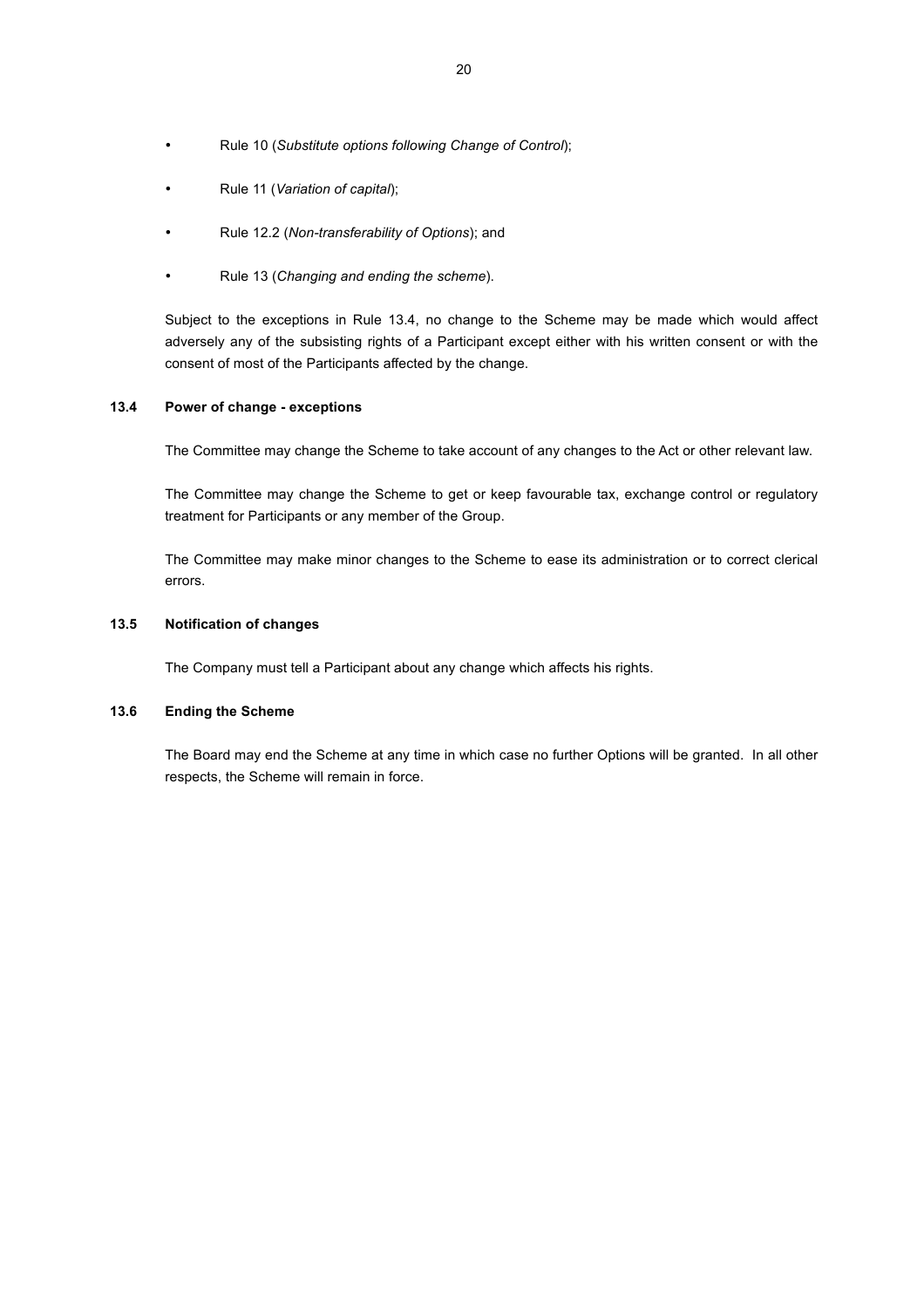# **PART II**

# **14. GENERAL**

This Part sets out the terms of the terms of the UK Revenue approved part.

The terms of this Part are the terms set out in Part I modified as follows. In the event of any conflict between this Part and Part I, the provisions of this Part will apply.

The following Rules do not apply to this Part:

- Rule 1.4 (*The sub-schemes*);
- Rule 7.9 (*NIC Liability*);
- Rule 8.7 (*Exercise before employment ends*); and
- Rule 13.2 (*Power of change sub-schemes*);

# **15. DEFINITIONS**

For the purposes of this Part:

- a Participating Employer is the Company and any Subsidiary of the Company of which the Company has Control and which has been nominated by the Committee as a Participating Employer; and
- a Share must meet the conditions of paragraphs 16 to 20 (inclusive) of schedule 4 to the Act.

# **16. ELIGIBILITY**

An Option may not be granted:

- to a person if it would breach the rule in paragraph 9 of Schedule 4 to the Act (*persons who within the previous 12 months have had a material interest in certain closely controlled companies*); or
- to a director of any member of the Group unless he is required to spend at least 25 hours a week (excluding meal breaks) on his duties to the Group.

# **17. GRANT OF OPTIONS**

#### **17.1 No grant until Revenue approval**

An Option may not be granted under this Part until it has been approved by the Inland Revenue under the Act.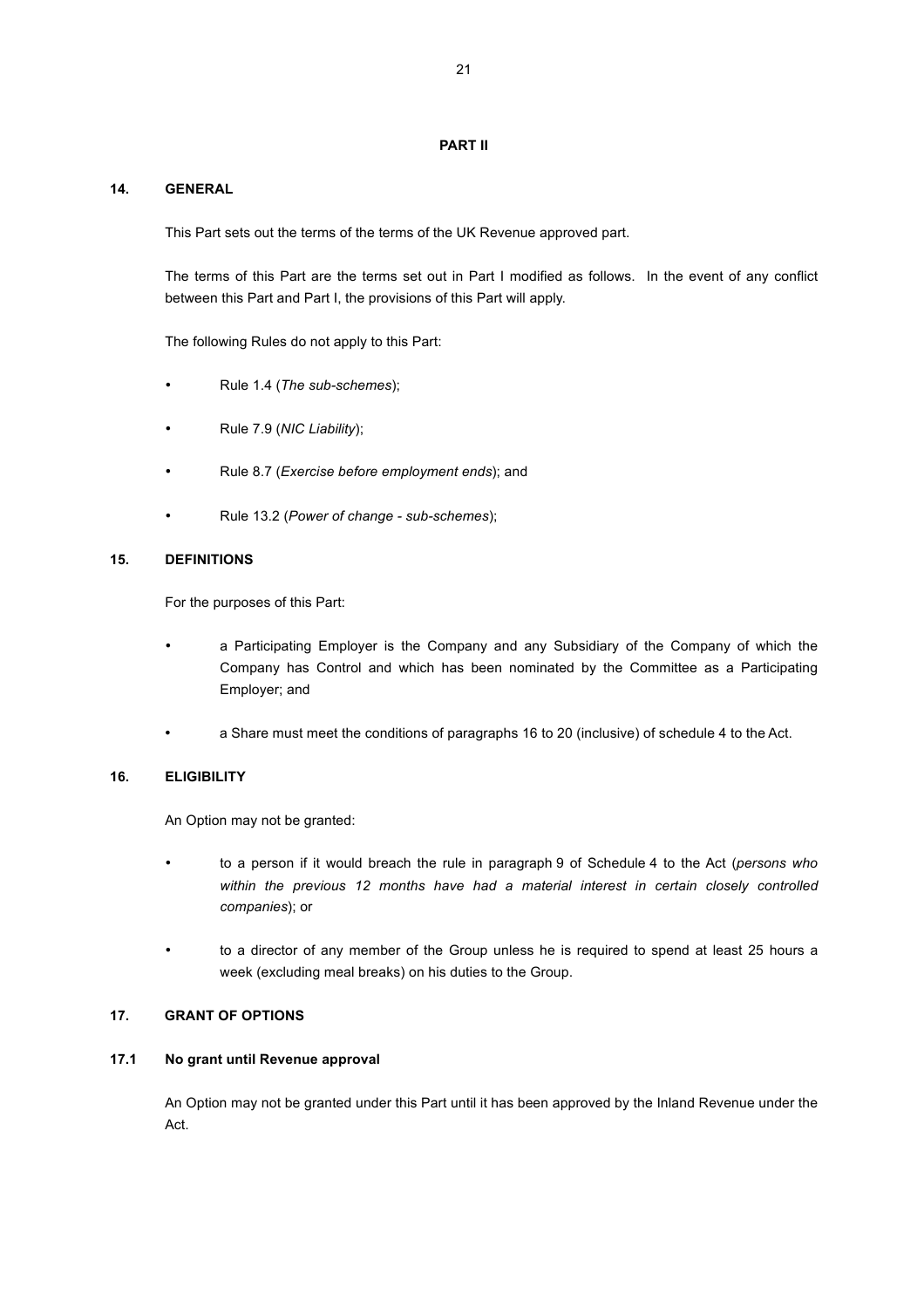#### **17.2 Period between invitation and grant**

In any case where the Option is granted in response to an invitation, the period between the grant of the Option and the Dealing Day used to work out the minimum Exercise Price must not exceed 30 days.

### **17.3 Performance Target and additional conditions**

An Option granted under this Part may not be subject to an additional condition which requires the Participant to bear the cost of any NIC Liability.

The power under Rule 3.5 (*Changing the Performance Target and additional conditions*) may (i) only be used if an event or series of events happen as a result of which the Committee considers it fair and reasonable to make a change and (ii) may not be exercised to change the Performance Target or the additional conditions in a way which would make the Performance Target or the additional conditions either easier or more difficult to achieve than it was, or they were, when the Option was granted. This power may not be used to impose a new Performance Target or different objective conditions but can be used to adjust and change any relevant Performance Target or additional condition.

### **17.4 Exercise Price**

The Exercise Price may only be determined as mentioned in Rule 3.7 (*Exercise Price*) if the Shares are quoted in the Daily Official List of the London Stock Exchange plc. If not, the Exercise Price must not be less than an amount equal to the market value (determined in accordance with Part VIII of the Taxation of Chargeable Gains Act 1992) of a Share on the Date of Grant and agreed on or before that date by the Inland Revenue Shares Valuation Division for the purposes of this Part.

# **18. INDIVIDUAL LIMIT**

Each Option granted under this Part must be limited, and must therefore take effect, so that it does not exceed the limit required by the Act. The limit required by the Act is that the total market value of the shares which a Participant may buy on the exercise of all of his subsisting options must not exceed or further exceed the amount specified in paragraph 6 of schedule 4 to the Act (currently £30,000).

For these purposes:

- market value has the same meaning as in Part VIII (*Supplemental*) of the Taxation of Chargeable Gains Act 1992;
- the market value of any shares will be calculated at the date on which the option in respect of them was granted or at such earlier time as may have been agreed with the Inland Revenue; and
- a Participant's options are those granted to him under any share option scheme approved under Schedule 4 to the Act and set up by the Company or any associated company (within the meaning of paragraph 35 of Schedule 4 to the Act) of the Company.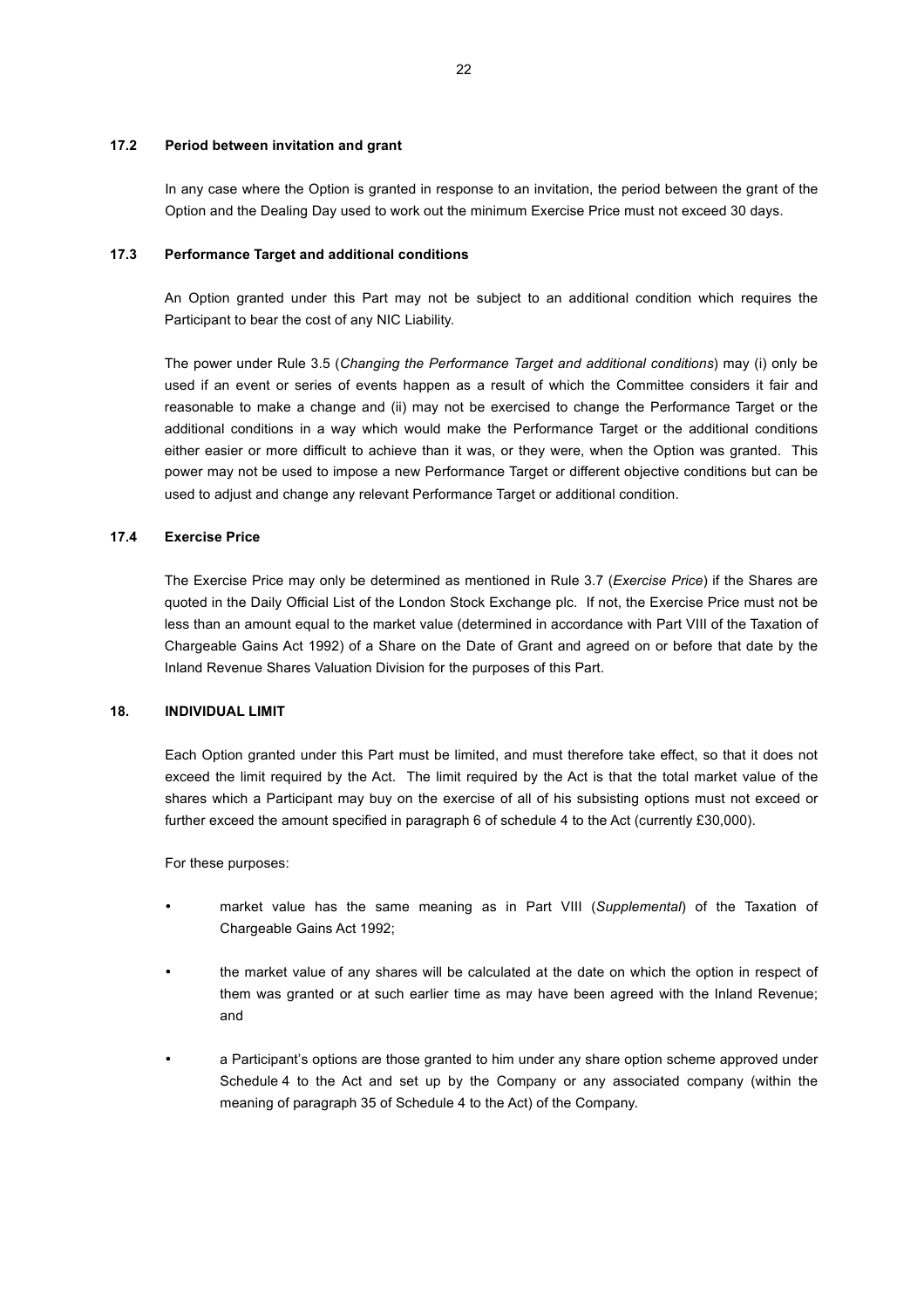### **19. EXERCISE OF AN OPTION**

A person (whether a Participant or his personal representative) may not exercise an Option if this would breach the rule in paragraph 9 (*persons who within the previous 12 months have had a material interest in certain closely controlled companies*) of schedule 4 to the Act.

Upon exercise of an Option, the Shares may be issued and allotted, or transferred, to another person at the Participant's request but only if that other person is the Participant's nominee.

Any arrangements under Rule 7.3 (*Payment of Exercise Price*) for the payment of the Exercise Price in cash approved by the Company must also be approved by the Inland Revenue.

The period specified by the Company in Rule 7.8 (*Withholding Obligations*) shall be 7 days.

### **20. LEAVING EMPLOYMENT**

Rule 8.4 (*Leaving employment - special reasons - Vested Options*) applies to Unvested Options as it applies to Vested Options.

Any discretion vested in the Committee under Rules 8.2 (*Leaving employment - special reasons - Vested Options*), Rule 8.4 (*Leaving employment - special reasons - Vested Options*), Rule 8.5 (*Leaving employment – other reasons – Vested Options*) and Rule 8.6 *(Leaving Employment – Unvested Options)*  must be exercised fairly and reasonably.

### **21. SUBSTITUTE OPTIONS FOLLOWING CHANGE OF CONTROL**

So far as Rule 10 (*Substitute Options following change of Control*) is concerned:

- Rule 10.4 (*Deemed release*) will not apply;
- any new option must be over shares which meet the conditions of paragraphs 16 to 20 (inclusive) of schedule 9 to the Act;
- the total exercise price of the new option must be equal to the total Exercise Price of the old option or is otherwise agreed in advance by the Inland Revenue; and
- the total market value of the Shares under the old option immediately before the release must be equal to the total market value of the shares under the new option immediately after the release. Alternatively, the terms of the release and grant must have been approved in advance by the Inland Revenue. For this purpose, **market value** has the same meaning as in Part VIII (*Supplemental*) of the Taxation of Chargeable Gains Act 1992.

#### **22. VARIATION OF CAPITAL**

The Board may only make an adjustment in accordance with Rule 11 (*Variation of capital*) if there is a variation of the share capital of the Company.

The Board must obtain the prior approval of the Inland Revenue to any adjustment.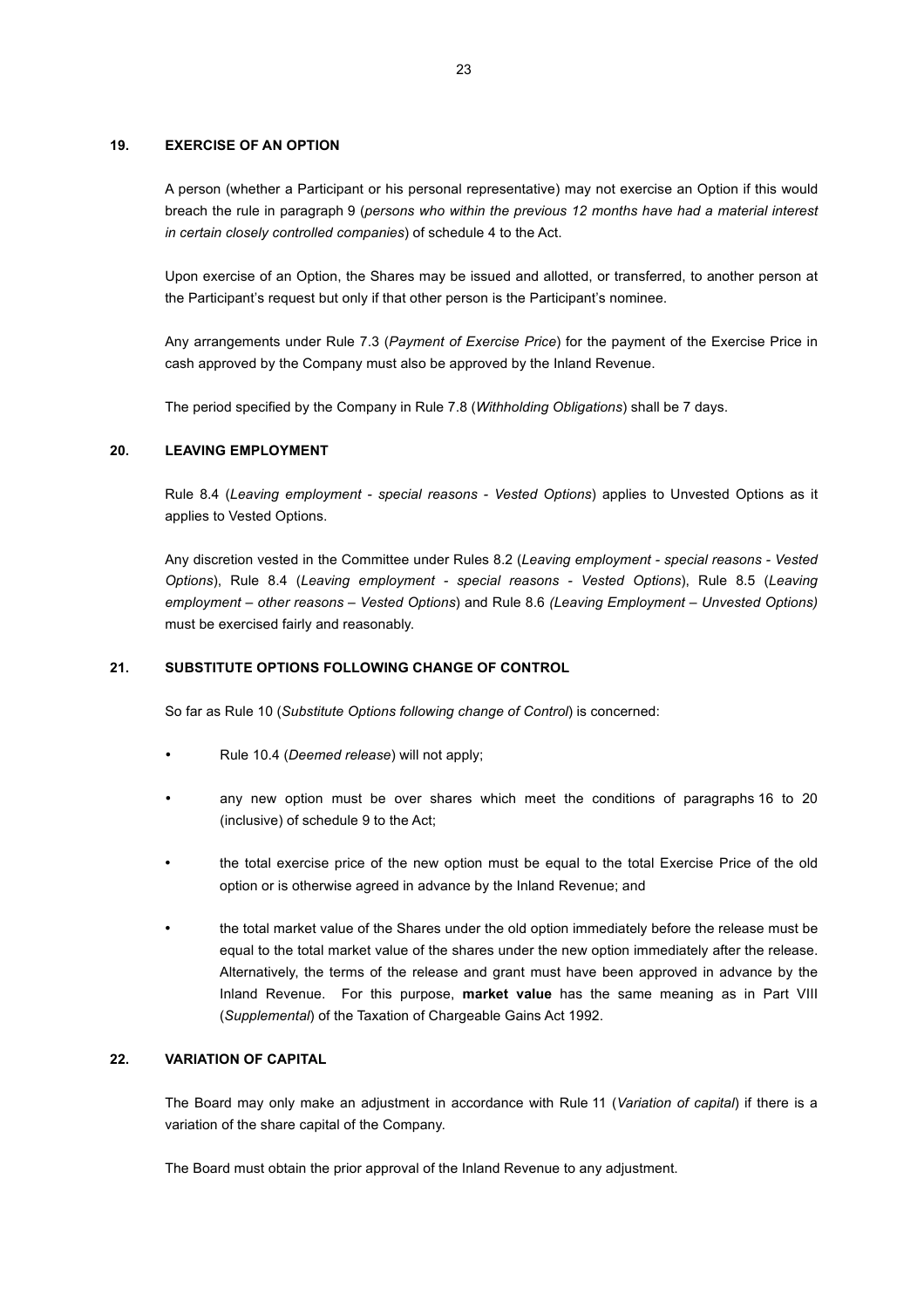# **23. CHANGES**

For so long as it is intended that this Part be approved under the Act:

- no change to this Part will have effect unless it has been approved by the Inland Revenue; and
- no change to Part I will have effect in relation to this Part unless it has been approved by the Inland Revenue.

The Company must immediately tell the Inland Revenue of any change to this Part or of any change to Part I which affects this Part.

The Committee may not change this Part without the approval of the Company in general meeting if a change to the corresponding provision in Part I would require such approval.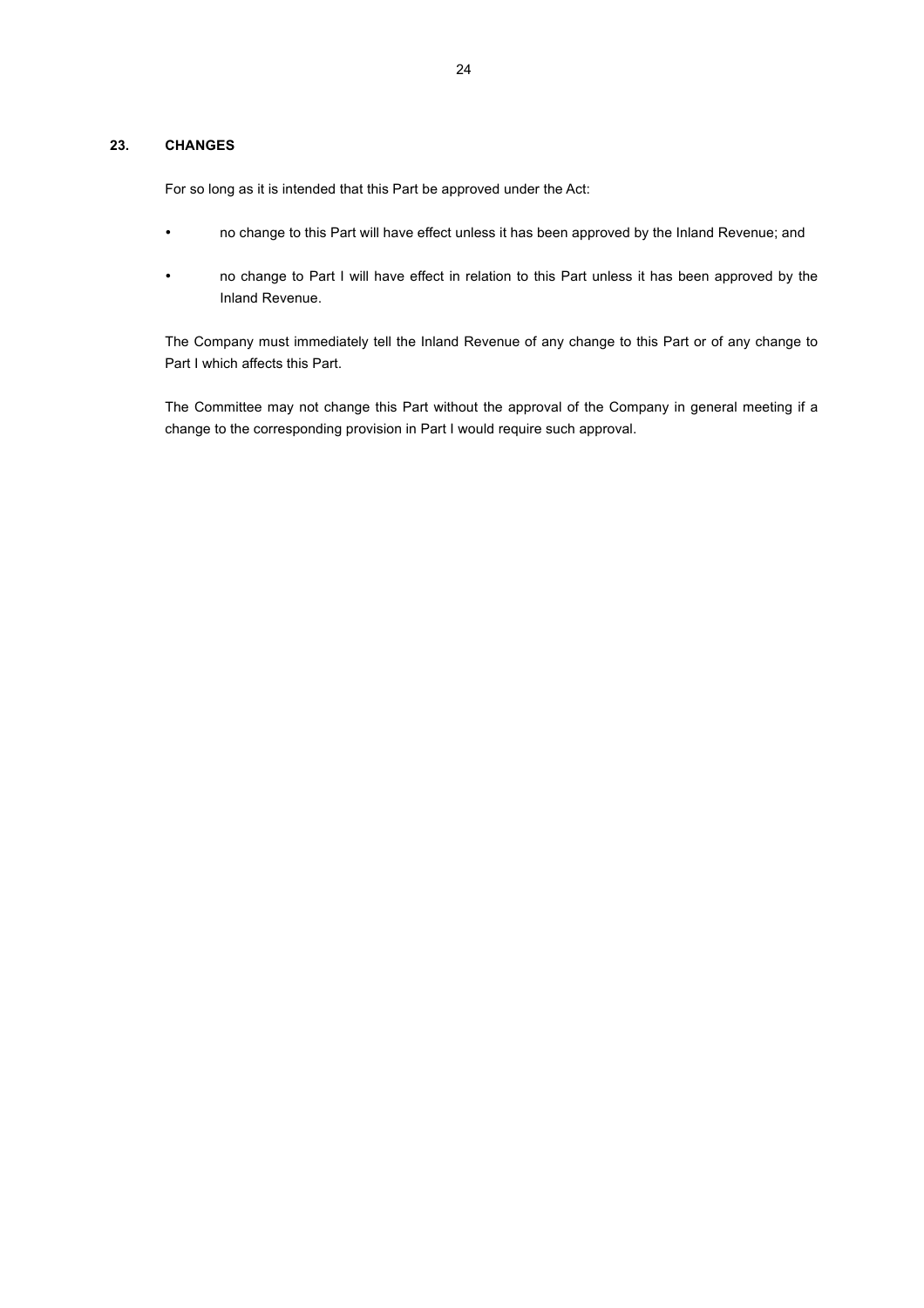# **SCHEDULE: PERFORMANCE TARGET**

- 1. Until such time as the Committee determines otherwise in accordance with Rule 3.5 of the Scheme the following minimum performance target shall apply as a condition to the exercise of any Option granted under the Scheme.
- 2. The performance target is determined at the Accounts Date of the Company following the expiry of a Prescribed Period. The performance target will be achieved in part (25% of the Option will become exercisable) if the average annual percentage growth in the Earnings Per Share of the Company over that Prescribed Period is at least 3% greater than the average annual increase in the RPI over the Prescribed Period. The Option will be exercisable in full if the performance target is at least 6% greater than such average annual increase in the RPI over the Prescribed Period and the Option will become exercisable on a sliding scale for growth in Earnings Per Share of the Company between 3% and 6%. For the purposes of determining the increases in the Earnings Per Share and RPI, the Earnings Per Share will be calculated by reference to the Base Year Accounts and the Latest Year Accounts and the RPIs shall be taken as those ruling at the start and end of the Prescribed Period. Once this target has been achieved, subject to the Rules of the Scheme, Participants' Options will become exercisable in accordance with the Rules.
- 3. The following provisions apply for the purposes of determining whether the above condition has been satisfied.
	- (a) The following expressions have the meanings respectively ascribed to them:-

| "Accounts"                                      | the consolidated accounts of the Company for a<br>Financial Year drawn up on the historical cost basis<br>in accordance with the Company's accounting<br>policies and in accordance with generally accepted<br>accounting principles applied consistently;                                                                                                            |
|-------------------------------------------------|-----------------------------------------------------------------------------------------------------------------------------------------------------------------------------------------------------------------------------------------------------------------------------------------------------------------------------------------------------------------------|
| "Accounts Date"                                 | the date on which the Accounts have been made<br>up, audited and published;                                                                                                                                                                                                                                                                                           |
| "Annualised<br><b>Earnings</b><br>Per<br>Share" | Earnings Per Share adjusted proportionately<br>upwards or downwards in a case where the<br>relevant Financial Year is greater or less than one<br>calendar year;                                                                                                                                                                                                      |
| "Base Year"                                     | the Financial Year ending immediately before the<br>start of the Prescribed Period:                                                                                                                                                                                                                                                                                   |
| "Earnings Per Share"                            | for any Financial Year of the Company the earnings<br>per ordinary share of the Company calculated in<br>accordance with Company's accounting principles<br>but adjusted to exclude such exceptional items as<br>the Committee deems to be appropriate. In the<br>event a Financial Year is not a complete year or<br>exceeds a year, the Earnings Per Share shall be |